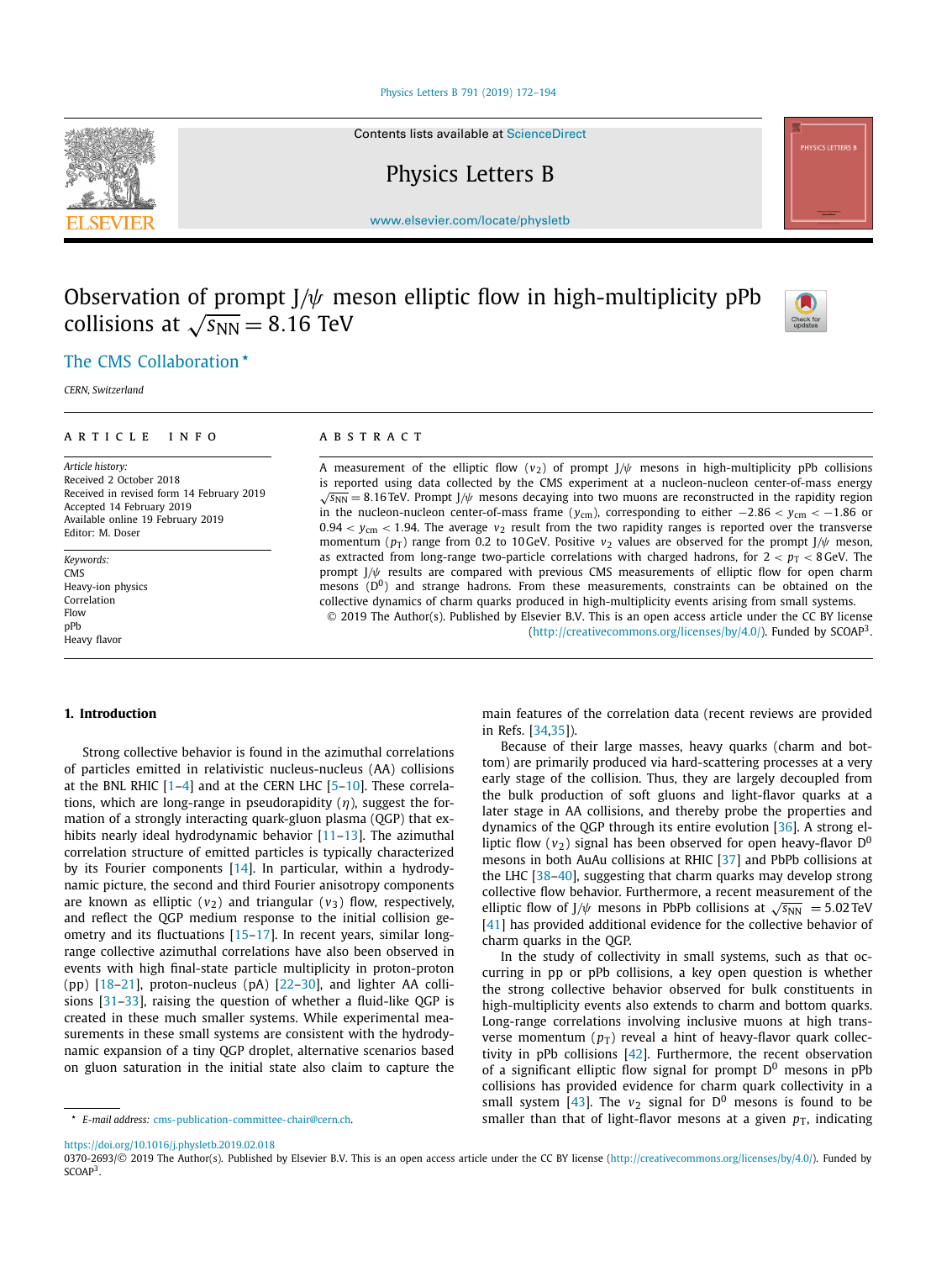that in these small systems there is a weaker collective motion for charm quarks, as compared to that of the bulk medium. However, as the  $D^0$  meson carries both a light and a charm quark, the relative contribution of these different flavor quarks to the observed  $v_2$ signal is not fully constrained. Without detailed theoretical modeling, a scenario is not excluded where the  $D^0$  meson  $v_2$  signal is entirely carried by the light-flavor quark. The observation of an elliptic flow signal for J*/ψ* mesons in a small system could provide more direct evidence of charm quark collectivity and could impose new constraints on the collective dynamics of heavy-quark production in such collisions. Furthermore, heavy-quark collectivity may also provide a hint of how, in small systems, hard probes inter-act with the QGP [\[36\]](#page-5-0), assuming this is formed. First measurement of inclusive J*/ψ* (combined charmonia and J*/ψ* mesons from decay of open beauty hadrons)  $v_2$  in pPb collisions was reported in Ref.  $[44]$ , where positive  $v_2$  coefficients were found in the range of 3 *< p*<sup>T</sup> *<* 6 GeV with center-of-mass rapidities −4*.*46 *< y*cm *<* −2*.*96 or 2*.*03 *< y*cm *<* 3*.*53. A recent model calculation of J*/ψ v*<sup>2</sup> in pPb collisions suggests little  $v_2$  signal arising from final-state interactions between charm quarks and the QGP medium [\[45\]](#page-6-0).

This Letter presents the first measurement of prompt J*/ψ* meson elliptic flow (excluding contributions from b hadron decays) from long-range two-particle correlations in very high multiplicity pPb collisions at  $\sqrt{s_{NN}}$  = 8.16 TeV. The *v*<sub>2</sub> harmonics for prompt *J*/ $\psi$  mesons in the ranges −2.86 <  $y_{cm}$  < −1.86 and 0.94 <  $y_{cm}$  < 1.94 are determined over a wide  $p<sub>T</sub>$  range from 0.2 to 10 GeV. To estimate the possible residual contribution from back-to-back jetlike correlations, the  $v_2$  values are also presented after subtracting correlations obtained from low-multiplicity pPb events (denoted as  $v_2^{\text{sub}}$ ), where jet-like correlations are assumed to dominate. The results are compared to those of the light strange-flavor  $K^0_S$  and  $\Lambda$ hadrons, and the open heavy-flavor prompt  $D^0$  meson, which were previously reported by CMS  $[43]$  in the same  $p<sub>T</sub>$  range but in a different rapidity range of −1*.*46 *< y*cm *<* 0*.*54. In order to explore possible collectivity at the partonic level, a comparison is also presented in terms of the transverse kinetic energy per constituent quark (*KE*<sub>T</sub>/ $n_{\rm q}$ , where *KE*<sub>T</sub> =  $\sqrt{m^2 + p_{\rm T}^2 - m}$ , and  $n_{\rm q}$  is the number of constituent quarks).

#### **2. The CMS detector**

The central feature of the CMS apparatus is a superconducting solenoid of 6 m internal diameter, providing a magnetic field of 3.8 T. Within the solenoid volume, there are four primary subdetectors including a silicon pixel and strip tracker detector, a lead tungstate crystal electromagnetic calorimeter, and a brass and scintillator hadron calorimeter, each composed of a barrel and two endcap sections. Iron and quartz-fiber Cherenkov hadron forward (HF) calorimeters cover the range  $3.0 < |\eta| < 5.2$ . Muons are measured in the range  $|\eta|$  < 2.4 in gas-ionization detectors embedded in the steel flux-return yoke outside the solenoid, with detection planes made using three technologies: drift tubes, cathode strip chambers, and resistive-plate chambers. The silicon tracker measures charged particles within the range |*η*| *<* <sup>2</sup>*.*5. For charged particles with  $1 < p_T < 10$  GeV and  $|\eta| < 1.4$ , the track resolutions are typically 1.5% in  $p<sub>T</sub>$  and 25–90 (45–150) μm in the transverse (longitudinal) impact parameter [\[46\]](#page-6-0). A detailed description of the CMS detector, together with a definition of the coordinate system used and the relevant kinematic variables, can be found in Ref. [\[47\]](#page-6-0).

#### **3. Data selection and J***/ψ* **meson reconstruction**

The pPb data at  $\sqrt{s_{NN}}$  = 8.16 TeV used in this analysis were collected in 2016, and correspond to an integrated luminosity of 186 nb<sup>-1</sup>. The beam energies are 6.5 TeV for the protons and 2.56 TeV per nucleon for the lead nuclei. Because of the asymmetric beam conditions, particles selected in the laboratory rapidity range of  $1.4 < y_{lab} < 2.4$  ( $-2.4 < y_{lab} < -1.4$ ) have a corresponding nucleon-nucleon center-of-mass frame rapidity range of 0*.*94 *< y*cm *<* 1*.*94 (−2*.*86 *< y*cm *<* −1*.*86), with positive rapidity defined in the proton beam direction. To minimize statistical uncertainties, the quoted  $J/\psi$  meson  $v_2$  results combine the individual values obtained for the proton and lead beam directions.

The pPb data are analyzed in different ranges of  $N_{\text{trk}}^{\text{offline}}$ , where  $N_{\text{trk}}^{\text{offline}}$  is the number of primary charged particle tracks [\[46\]](#page-6-0) with  $|\eta| < 2.4$  and  $p_T > 0.4$  GeV. The main results are obtained with events in the high-multiplicity range  $185 \leq N_{\text{trk}}^{\text{offline}} < 250$ . To select these events, dedicated triggers were developed, as discussed in Refs. [\[48,49\]](#page-6-0). Events with  $N_{\text{trk}}^{\text{offline}} < 35$  are also used to estimate the possible contribution of residual back-to-back jet-like correlations. These lower-multiplicity events are selected online with a hardware-based trigger requiring two muon candidates in the muon detectors with no explicit momentum or rapidity threshold [\[50\]](#page-6-0). In the offline analysis, hadronic collisions are selected by requiring at least one HF calorimeter tower with more than 3 GeV of total energy in each of the two HF detectors. Events must contain a primary vertex close to the nominal interaction point of the beams, within 15 cm along the beam direction, and 0.2 cm in the plane transverse to beam direction. The *N*<sup>offline</sup> range limits cor-<br>respond to fractional inelastic cross sections from 100 to 57% for  $N_{\rm trk}^{\rm offline} <$  35, and from 0.33 to 0.01% for 185  $\leq N_{\rm trk}^{\rm offline} <$  250, respectively.

The offline muon reconstruction algorithm starts either by finding tracks in the muon detectors, which are then fitted together with tracks reconstructed in the silicon tracker (*global muons*), or by extrapolating tracks from the silicon tracker to match a hit on at least one segment of the muon detectors (*tracker muons*). The muon candidates are required to pass the identification criteria of the particle-flow algorithm  $[51]$ , which suppresses contamination of "punch-through" hadrons misidentified as muons, based on energy deposition in the calorimeters. The *soft* muon selection criteria are also imposed, as defined in Ref. [\[52\]](#page-6-0), to further improve the purity of muons.

The J*/ψ* meson candidates are formed from pairs of oppositely charged muons, originating from a common vertex. Based on the vertex probability distributions for signal and background candidates, the probability that the dimuon pair shares a common vertex is required to be larger than 1%, lowering the background from random combinations as well as from semileptonic decays of bottom and charm hadrons. Because of the long lifetime of b hadrons compared to that of J*/ψ* mesons, the nonprompt J*/ψ* meson component can be reduced by placing constraints on the pseudo-proper decay length [\[53\]](#page-6-0). This is defined by

$$
\ell_{J/\psi}^{\text{3D}} = L_{xyz} \frac{m_{J/\psi}}{|p_{\mu\mu}|},\tag{1}
$$

where  $L_{xyz}$  is the distance between the primary and dimuon vertices,  $m_{J/\psi}$  is the Particle Data Group [\[54\]](#page-6-0) world average value of the J*/ψ* meson mass (assumed for all dimuon candidates), and *pμμ* is the dimuon momentum. The upper limit (decreasing as a function of  $p_{\text{T}}$ ) imposed on the  $\ell_{\text{J}/\psi}^{\text{3D}}$  value is based on Monte Carlo (MC) studies with simulated event samples of PYTHIA 8.209 [\[55,56\]](#page-6-0), and found to reject 75–90% (from low to high  $p<sub>T</sub>$ ) of nonprompt J*/ψ* mesons, largely independent of multiplicity. The residual nonprompt J*/ψ* meson fraction in the data is estimated to be approximately 5% across the full  $p<sub>T</sub>$  range, and its effect on the  $v<sub>2</sub>$  measurement is propagated as a systematic uncertainty, as described in Section [5.](#page-3-0)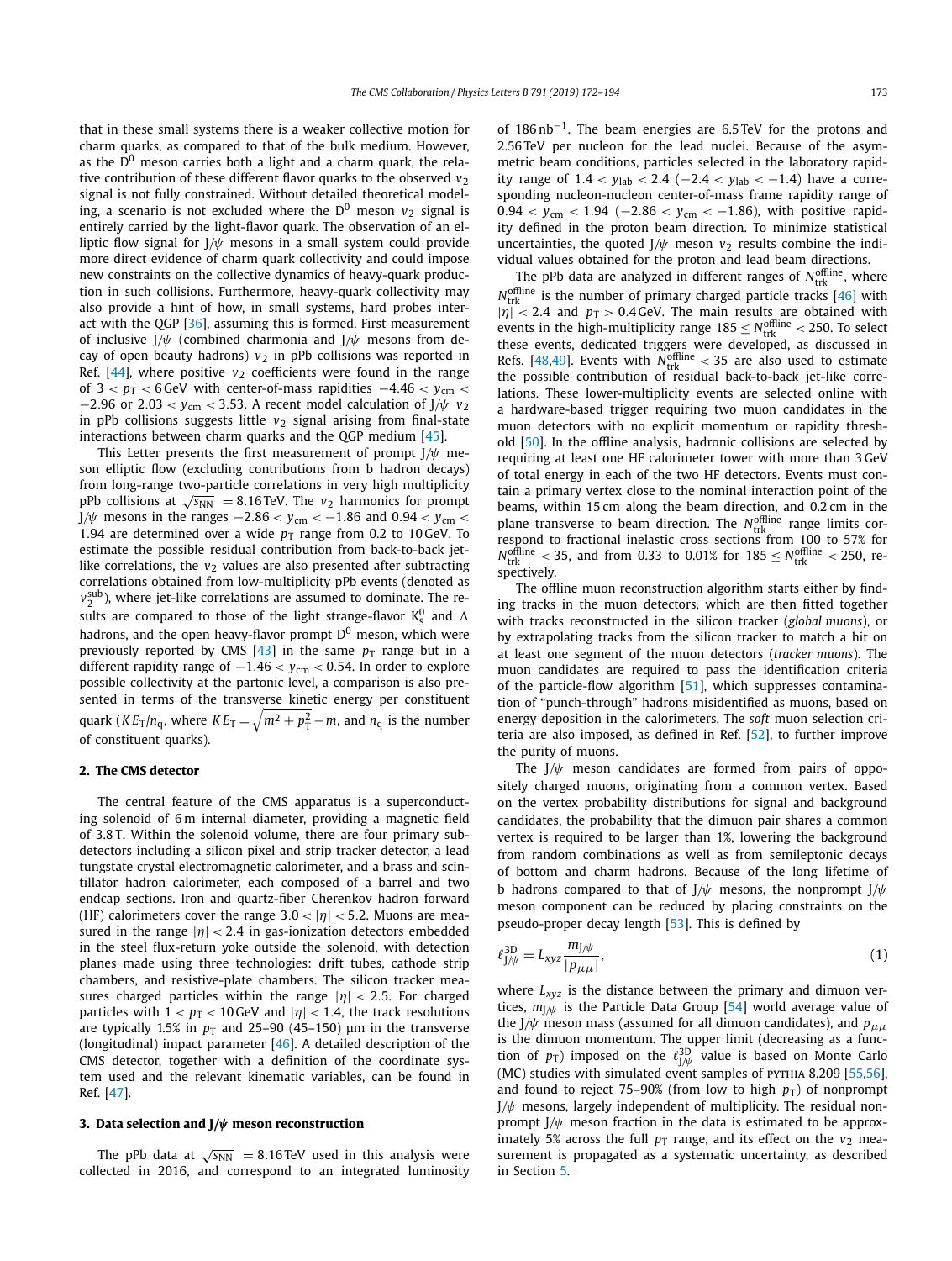

**Fig. 1.** Example of fits to the invariant mass spectrum (left) and the  $v_2^{S+B}(m_{\text{inv}})$  distribution (right) in the  $p_T$  interval 6.0–8.0 GeV for pPb events with 185  $\leq N_{\text{trk}}^{\text{offline}} < 250$ .

#### **4. Analysis technique**

The azimuthal anisotropy of J*/ψ* mesons is extracted from the long-range ( $|\Delta \eta| > 1$ ) two-particle azimuthal correlations, following an identical procedure to that described in Refs. [\[21,27,](#page-5-0)[43\]](#page-6-0). A two-dimensional (2D) correlation function is constructed by pairing each J*/ψ* candidate with reference primary charged-particle tracks with  $0.3 < p_T < 3$  GeV and  $|\eta| < 2.4$  (denoted as "ref" particles), and calculating

$$
\frac{1}{N_{J/\psi}} \frac{d^2 N^{\text{pair}}}{d \Delta \eta \, d \Delta \phi} = B(0, 0) \frac{S(\Delta \eta, \Delta \phi)}{B(\Delta \eta, \Delta \phi)},
$$
(2)

where  $\Delta \eta$  and  $\Delta \phi$  are the differences in  $\eta$  and in the azimuthal angle ( $\phi$ ) of the pair. The same-event pair distribution,  $S(\Delta \eta, \Delta \phi)$ , represents the yield of particle pairs normalized by the number of J*/ψ* candidates from the same event. The mixed-event pair yield distribution,  $B(\Delta \eta, \Delta \phi)$ , is constructed by pairing  $J/\psi$  candidates in each event with the reference primary charged-particle tracks from 20 different randomly selected events, from the same  $N_{\rm trk}^{\rm offline}$ range and having a primary vertex falling in the same 2 cm wide range of reconstructed longitudinal, *z* coordinate. The analysis procedure is performed in each  $p_T$  and invariant mass ( $m_{inv}$ ) range of J*/ψ* candidates. A correction for the acceptance and efficiency of the  $J/\psi$  meson yields is applied, but found to have a negligible effect on the measurements. The  $\Delta\phi$  correlation functions averaged over  $|\Delta \eta| > 1$  (to remove short-range correlations, such as jet fragmentation) are then obtained from the 2D distributions and fitted by the first three terms of a Fourier series (including additional terms has a negligible effect on the fit results):

$$
\frac{1}{N_{J/\psi}} \frac{dN^{pair}}{d\Delta\phi} = \frac{N_{\text{assoc}}}{2\pi} \left[ 1 + \sum_{n=1}^{3} 2V_{n\Delta} \cos(n\Delta\phi) \right]. \tag{3}
$$

Here,  $V_{n\Delta}$  are the Fourier coefficients and  $N_{assoc}$  represents the total number of same-event pairs per J*/ψ* candidate for a given invariant mass interval. By assuming that  $V_{n\Lambda}$  is the product of single-particle anisotropies of J*/ψ* mesons and reference charged particles [\[57\]](#page-6-0),  $V_{n\Delta}(J/\psi, \text{ref}) = v_n(J/\psi) \times v_n(\text{ref})$ , the  $v_n$ anisotropy harmonics for J*/ψ* candidates can be extracted as a function of invariant mass,  $v_n(j/\psi) = V_{n\Delta}(j/\psi, \text{ref})/\sqrt{V_{n\Delta}(\text{ref, ref})}$ . The  $V_{n\Delta}$ (ref<sub>*,*</sub> ref) represents the Fourier coefficients extracted by correlating two reference charged particles. With the current data, only the second order  $(n = 2)$  elliptic anisotropy harmonic can be measured with meaningful statistical precision.

To extract the genuine  $v_2$  values of the J/ $\psi$  meson signal  $(v_2^S)$ , the contribution from background candidates  $(v_2^B)$  has to be subtracted from the  $v_2$  values of all  $J/\psi$  meson candidates, as obtained in the previous step. The procedure is to first fit the dimuon mass spectrum with a function composed of three components: two Crystal Ball functions [\[58\]](#page-6-0) with different widths but common mean and tail parameters for the J*/ψ* signal (the tail parameters are fixed to the values obtained from simulation),  $S(m_{\text{inv}})$ , and an exponential function to model the background,  $B(m_{\text{inv}})$ . Then, the signal plus background  $v_2^{S+B}(m_{\text{inv}})$  distribution is fitted with:

$$
v_2^{S+B}(m_{\rm inv}) = \alpha(m_{\rm inv})v_2^S + [1 - \alpha(m_{\rm inv})]v_2^B(m_{\rm inv}), \tag{4}
$$

where

$$
\alpha(m_{\text{inv}}) = \frac{S(m_{\text{inv}})}{S(m_{\text{inv}}) + B(m_{\text{inv}})}.
$$
\n(5)

Here,  $v_2^B(m_{\text{inv}})$  for the background J/ $\psi$  candidates is modeled as an exponential function of the invariant mass, and  $\alpha$ ( $m_{\text{inv}}$ ) is the J*/ψ* signal fraction obtained from the mass spectrum fit. An example of fits to the mass spectrum and  $v_2^{S+B}(m_{\text{inv}})$  in the  $p_T$  interval 6.0–8.0 GeV for the multiplicity range  $185 \leq N_{\text{trk}}^{\text{offline}} < 250$  is shown in Fig. 1. The residual contribution of back-to-back dijets to the measured  $v_2$  results is estimated from low-multiplicity pPb events and is removed from the signal after accounting for the jet yield ratio of the selected events, following a jet subtraction procedure similar to that established in Refs.  $[21,43,57]$  $[21,43,57]$ . The Fourier coefficients,  $V_{n\Delta}$ , extracted from Eq. (3) for  $N_{\text{trk}}^{\text{offline}} < 35$ , are subtracted from the  $V_{n\Delta}$  coefficients obtained in the high-multiplicity region, with

$$
V_{n\Delta}^{\text{sub}} = V_{n\Delta} - V_{n\Delta} (N_{\text{trk}}^{\text{offline}} < 35)
$$
  

$$
\times \frac{N_{\text{assoc}} (N_{\text{trk}}^{\text{offline}} < 35)}{N_{\text{assoc}}}
$$
  

$$
\times \frac{Y_{\text{jet}}}{Y_{\text{jet}} (N_{\text{trk}}^{\text{offline}} < 35)}.
$$
 (6)

Here, Y<sub>iet</sub> represents the jet yield obtained by integrating the difference of the short-range ( $|\Delta \eta|$  < 1) and long-range eventnormalized associated yields for each multiplicity class. The ratio,  $Y_{\text{jet}}/Y_{\text{jet}}/N_{\text{trk}}^{\text{offline}} < 35$ ), is introduced to account for the enhanced jet correlations resulting from the selection of higher-multiplicity events. For  $p_T(J/\psi) < 4.5$  GeV, the jet yield ratio cannot be directly estimated from the two-particle azimuthal correlations, as the J*/ψ* candidates tend to have larger *η* values than the acceptance for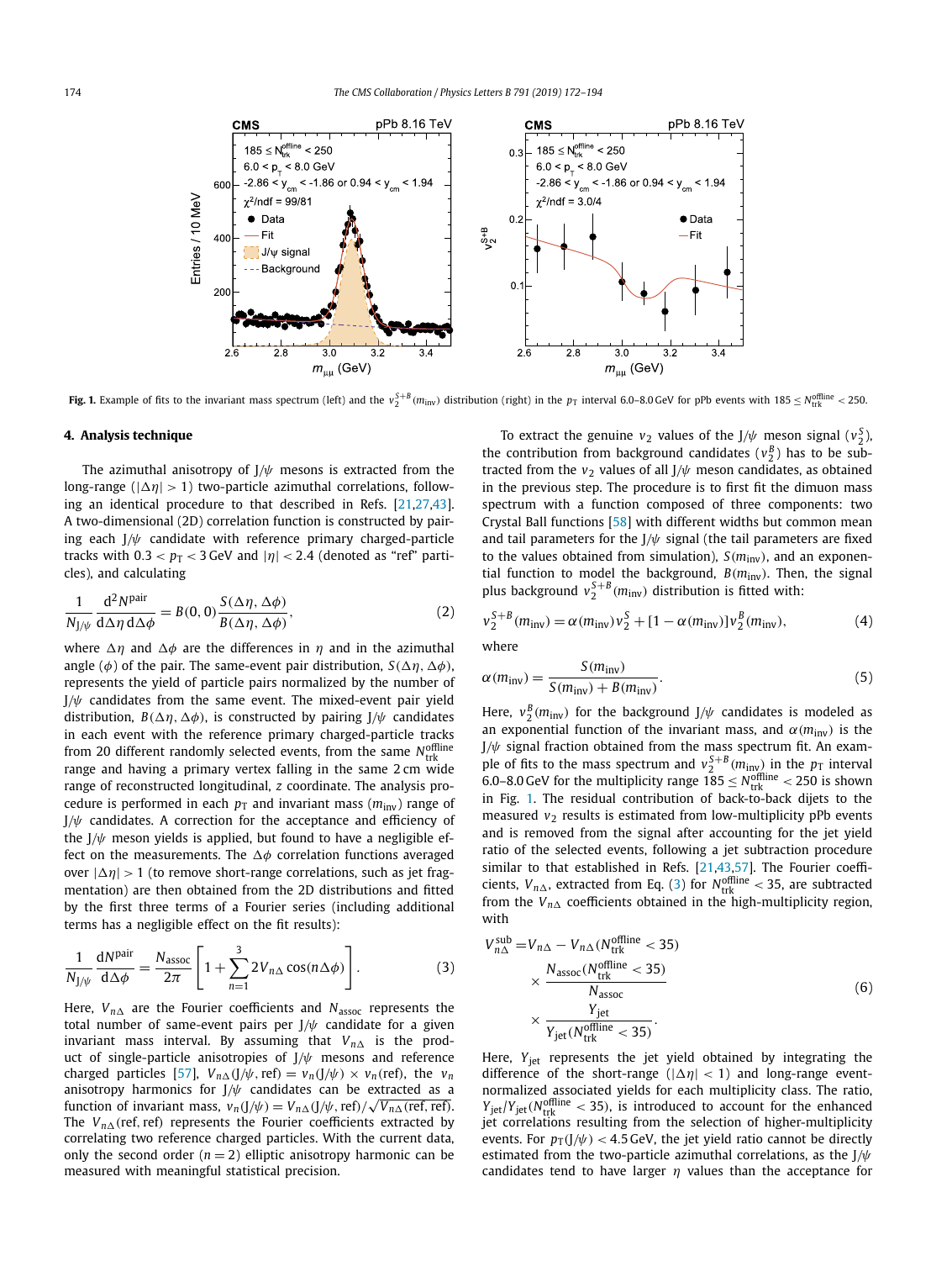<span id="page-3-0"></span>charged particles. Therefore, the value is assumed to be the same as that for the high- $p_T$  region, where no  $p_T$  dependence has been observed. It was also previously observed that the values of jet yield ratio for  $D^0$  and strange particle species show little dependence on  $p_T$  over the full  $p_T$  range [\[43\]](#page-6-0).

#### **5. Systematic uncertainties**

Sources of systematic uncertainties on the prompt J*/ψ* meson  $v_2$  measurement include the  $J/\psi$  meson yield correction (acceptance and efficiency correction derived from PYTHIA simulation), the nonprompt J*/ψ* meson contamination, the background  $v_2^B(m_{\text{inv}})$  functional form, the signal and background invariant mass PDF, the jet subtraction procedure, the contamination of events containing more than one pPb interaction (pileup), and the trigger bias. In this Letter, the quoted uncertainties in  $v_2$  are absolute values, and are found to have no dependence on  $p<sub>T</sub>$ , except those for the jet subtraction procedure. Systematic uncertainties originating from different sources are added in quadrature to obtain the overall systematic uncertainty shown as boxes in the figures.

To evaluate the uncertainties arising from the efficiency correction to the  $J/\psi$  meson yield, the  $v_2$  values are compared to the uncorrected ones, yielding an uncertainty of 0.008. The effect on the measured  $v_2$  due to the residual contribution from nonprompt J/ $\psi$  mesons is evaluated by varying the  $\ell_{J/\psi}^{3\text{D}}$  requirement such that the nonprompt J/ $ψ$  meson yield is doubled. The  $v_2$  values are found not to change by more than  $\pm 0.004$ , which is assigned as the systematic uncertainty due to the J*/ψ* meson yield correction. Possible differences in the rejection efficiency of nonprompt J*/ψ* mesons between data and simulation are investigated and found to be negligible. The systematic uncertainties from the background  $v_2$  functional form are evaluated by comparing  $v_2^B(m_{\text{inv}})$  values based on first-, second-, and third-order polynomial fits to the background distribution. The resulting J*/ψ* signal  $v<sub>2</sub>$  values are found to vary by less than 0.009. Systematic effects related to signal invariant mass PDF are found to be negligible by releasing, one at a time, the fixed tail parameters of the Crystal Ball functions. The variation of  $v_2$ , while changing the background invariant mass PDF to a second- or third-order polynomial function is also found to be negligible. In the jet subtraction procedure, the statistical precision of the jet yield ratio is limited. The  $v_2^{\text{sub}}$ results are found to be consistent within ±0*.*002 to ±0*.*014 (increasing with  $p_T$ ) when varying the jet yield ratio by its statistical uncertainty. The systematic uncertainties from the potential pileup effect and the trigger bias are taken to be the same as for inclusive charged particles in Ref. [\[49\]](#page-6-0), where they can be established with good statistical precision. The pileup and trigger bias uncertainties are negligible compared to the other sources of systematic uncertainties, as the fraction of residual pileup events is only a few % and the trigger efficiency is close to 100%.

#### **6. Results**

Fig. 2 shows the *v*<sup>2</sup> results of prompt J*/ψ* mesons at forward rapidities (−2*.*86 *< y*cm *<* −1*.*86 or 0*.*94 *< y*cm *<* 1*.*94) for high-multiplicity (185  $\leq N_{\text{trk}}^{\text{offline}} <$  250) pPb collisions, covering a  $p_{\text{T}}$  range from 0.2 to 10 GeV. Results obtained separately for  $J/\psi$ meson rapidity in the Pb- and p-going direction are compared, and found to be consistent within statistical uncertainties. Thus, as mentioned earlier, combined  $v_2$  values are presented for the best statistical precision. The  $v_2$  results for  $K_S^0$  and  $\Lambda$  hadrons (light, strange-flavor), and prompt  $D^0$  mesons (open heavy-flavor), reported in a previous CMS publication  $[43]$  for the midrapidity region −1*.*46 *< y*cm *<* 0*.*54, are also shown for comparison.



**Fig. 2.** The  $v_2$  results of the prompt  $J/\psi$  mesons at forward rapidities (-2.86 <  $y_{cm} < -1.86$  or 0.94  $< y_{cm} < 1.94$ ), as a function of  $p_{T}$  in the multiplicity range  $185 \leq N_{\text{trk}}^{\text{offline}} < 250$  for pPb collisions at  $\sqrt{s_{NN}} = 8.16$  TeV. Data for K<sub>S</sub><sup>0</sup> and  $\Lambda$ hadrons, and prompt  $D^0$  mesons at midrapidity ( $-1.46 < y_{cm} < 0.54$ ) from previous CMS measurements [\[43\]](#page-6-0) are also shown for comparison. The error bars correspond to statistical uncertainties, while the shaded areas denote the systematic uncertainties.

Positive prompt  $J/\psi$  meson  $v_2$  values are observed over a wide  $p_T$  range from about 2 to 8 GeV. The prompt  $J/\psi$  meson  $v_2$  results show a trend of first increasing up to  $p<sub>T</sub> \sim 4$  GeV and then decreasing toward higher  $p<sub>T</sub>$ . This observed trend appears to be in common with the other hadron species shown. In the  $p<sub>T</sub>$  range below 5 GeV, the  $v_2$  values for  $J/\psi$  and  $D^0$  mesons are consistent with each other within the uncertainties, while an indication of smaller  $v_2$  values for  $J/\psi$  mesons than that for  $D^0$  mesons is seen for  $p_T > 5$  GeV, although the difference is not significant within current experimental uncertainties. Over the full  $p_T$  range, the  $v_2$  signal values for both  $J/\psi$  and  $D^0$  hadrons are smaller than those for  $K_S^0$  and  $\Lambda$  hadrons. This observation is consistent with the earlier conclusion that charm quarks develop a weaker collective dynamics than light quarks in small systems [\[43\]](#page-6-0). Because of experimental limitation,  $v_2$  values for the prompt  $J/\psi$  meson and the other meson species are not compared within the same rapidity range, possibly affecting their comparison. The rapidity dependence of  $v_2$  values for charged particles in  $pPb$  collisions has been measured [\[59,60\]](#page-6-0), suggesting up to around 15% variation from  $|y_{lab}| \sim 0$  to 2.4.

To better study the elliptic flow signal coming purely from longrange collective correlations, the  $J/\psi \nu_2$  results are corrected for residual jet correlations. The resulting  $(v_2^{\text{sub}})$  values are shown in Fig. [3](#page-4-0) (upper) for prompt J/ $\psi$  mesons as a function of  $p_T$  with  $185 \leq N_{\text{trk}}^{\text{offline}} < 250$ , and compared to similarly corrected K<sup>0</sup><sub>S</sub>,  $\Lambda$ , and  $D^0$  hadron results [\[43\]](#page-6-0). The effect of the correction for all particle species is most noticeable at very high  $p<sub>T</sub>$ , while the overall  $p_{\text{T}}$  dependence of the  $v_2$  data remains unchanged. The K<sub>S</sub><sup>0</sup> mesons have a larger correction applied to their  $v_2$  values (possibly because  $K_S^0$  mesons are more correlated with the bulk multiplicity, and thus are biased toward stronger jet correlations due to the selection of high multiplicities) and their  $v_2^{\text{sub}}$  values after the correction tend to converge to those of the prompt  $J/\psi$  and  $D^0$ mesons at high  $p_T$ .

A recent model calculation of J*/ψ v*<sup>2</sup> in minimum bias pPb collisions, based on final-state interactions between produced charm quarks and a QGP medium, suggests a very small  $v_2$  signal of less than 0.01 [\[45\]](#page-6-0). This calculation indicates that additional contributions, e.g., those from initial-state interactions, may be needed to account for the observed  $v_2$  signal of prompt J/ $\psi$  mesons for highmultiplicity pPb events reported in this Letter.

Motivated by the possible formation of a hydrodynamically expanding QGP medium in small systems, the elliptic flow signals for K<sup> $0$ </sup>,  $\Lambda$ , J/ $\psi$  and D<sup>0</sup> hadrons are compared as a function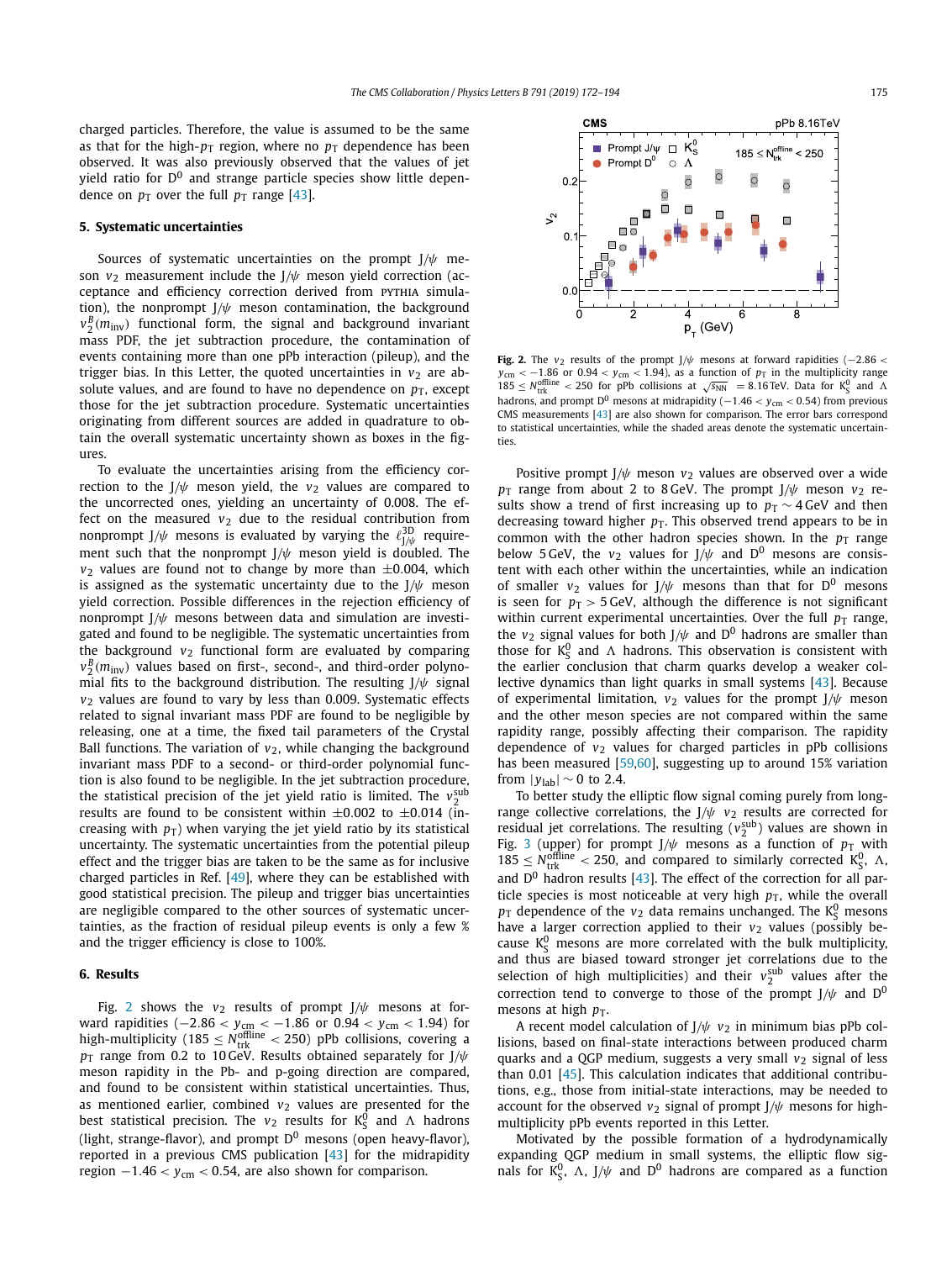<span id="page-4-0"></span>

**Fig. 3.** Upper: the  $v_2^{\text{sub}}$  values for prompt J/ $\psi$  mesons at forward rapidities (−2*.*86 <  $y_{\text{cm}} < -1.86$  or  $0.94 < y_{\text{cm}} < 1.94$ ), as well as for K<sub>S</sub> and  $\Lambda$  hadrons, and prompt D<sup>0</sup> mesons at midrapidity (-1.46 <  $y_{\rm cm}$  < 0.54), as a function of  $p_{\rm T}$  for pPb collisions at  $\sqrt{s_{\rm NN}}$  = 8.16TeV with 185  $\leq N_{\rm trk}^{\rm ofline}$  < 250. Lower: the  $n_{\rm q}$ -normalized  $v_2^{\rm sub}$ results. The K $^0$ ,  $\Lambda$  and D<sup>0</sup>  $v_2^{\text{sub}}$  data are taken from Ref. [\[43\]](#page-6-0). The error bars correspond to statistical uncertainties, while the shaded areas denote the systematic uncertainties.

of transverse kinetic energy  $(KE_T)$  in Fig. 3 (lower), to account for the mass difference among the four hadron species [\[61,62\]](#page-6-0). Here, the values of  $v_2^{\text{sub}}$  and  $KE_\text{T}$  are both divided by the number of constituent quarks,  $n_q$ , to represent the collective flow signal at the partonic level in the context of the quark coalescence model [\[63–65\]](#page-6-0), which postulates that the elliptic flow signal of a hadron is a sum of contributions from individual constituent quark flow values. As was previously reported in pPb collisions [\[27,](#page-5-0)[43\]](#page-6-0), a scaling of  $n_{\rm q}$ -normalized  $v_2^{\rm sub}$  values is observed between the K $_{\rm S}^0$ meson and  $\Lambda$  baryon, shown in Fig. 3 (lower). This scaling between light baryon and meson species systems produced in the collision (known as the number-of-constituent-quark or NCQ scaling) was first discovered in AA colliding systems [\[61,62,66\]](#page-6-0), indicating that collectivity is first developed among the partons, which later recombine into final-state hadrons. The elliptic flow signal per quark  $(v_2^{\text{sub}}/n_q)$  for prompt J/ $\psi$  mesons at low  $KE_{\text{T}}/n_q$  range is consistent with those of  $K^0_S$ ,  $\Lambda$ , and prompt  $D^0$  hadrons within large statistical uncertainties for the current data. There is a hint that the prompt J*/ψ* meson data tend to fall on the same trend as those of  $K_S^0$  and  $\Lambda$  baryons, all of which are above the prompt  $D^0$  meson data. However, the difference between the present prompt  $D^0$ and J*/ψ* meson results deviates from 0 with a significance of only about 1.2 standard deviations at  $KE_T/n_q \approx 0.4$  GeV. A more definitive conclusion could be drawn with future high precision data. For  $KE_{\rm T}/n_{\rm q} > 1$  GeV, the  $v_2^{\rm sub}/n_{\rm q}$  for prompt D<sup>0</sup> and J/ $\psi$  mesons are consistently below that of the  $K^0_S$  meson. An indication of smaller  $v_2^{\text{sub}}/n_q$  values for J/ $\psi$  mesons than for D<sup>0</sup> mesons is seen for  $K \overline{E_T}/n_q > 1$  GeV. As  $J/\psi$  mesons contain two charm quarks, while  $D<sup>0</sup>$  mesons contain a charm and a light-flavor quark, this observation would be consistent with a weaker collective behavior of heavy-flavor quarks than light quarks, possibly a consequence of the much smaller size of the collision system. Future data with improved precision will provide crucial insights to fully constrain the collective behavior of light- and heavy-flavor quarks in highmultiplicity, small systems.

#### **7. Summary**

In summary, the elliptic flow harmonic (*v*2) for prompt J*/ψ* mesons in high-multiplicity proton-lead (pPb) collisions at  $\sqrt{s_{NN}}$  = 8.16 TeV is presented as a function of transverse momentum  $(p_T)$ . Positive *v*<sub>2</sub> values are observed for prompt J/ $\psi$  mesons at forward rapidity (−2*.*86 *< y*cm *<* −1*.*86 or 0*.*94 *< y*cm *<* 1*.*94) over a wide  $p_T$  range (2 <  $p_T$  < 8 GeV). This observation provides evidence for charm quark collectivity in high-multiplicity pPb collisions, similar to that first observed for light-flavor hadrons. The observed ordering of  $v_2$  among light-flavor, open and hidden heavy-flavor hadrons at intermediate and high- $p<sub>T</sub>$  regions (e.g., above  $4 \text{GeV}$ ) adds support to the earlier conclusion that heavy quarks exhibit weaker collective behavior than light quarks or gluons in small systems. For particle transverse kinetic energy per constituent quark values less than 1 GeV, the  $v_2$  of prompt  $J/\psi$  mesons is consistent with prompt  $D^0$ ,  $K_S^0$  and  $\Lambda$  hadrons, within current uncertainties. A model calculation based on final-state interactions between charm quarks and a QGP medium in pPb collisions significantly underestimates the measured prompt  $J/\psi$  *v*<sub>2</sub> signal. The new prompt  $J/\psi$ meson results, together with previous results for light-flavor and open heavy-flavor hadrons, provide novel insights into the dynamics of the heavy quarks produced in small systems that lead to high final-state multiplicities.

#### **Acknowledgements**

We congratulate our colleagues in the CERN accelerator departments for the excellent performance of the LHC and thank the technical and administrative staffs at CERN and at other CMS institutes for their contributions to the success of the CMS effort. In addition, we gratefully acknowledge the computing centres and personnel of the Worldwide LHC Computing Grid for delivering so effectively the computing infrastructure essential to our analyses. Finally, we acknowledge the enduring support for the construction and operation of the LHC and the CMS detector provided by the following funding agencies: BMBWF and FWF (Austria); FNRS and FWO (Belgium); CNPq, CAPES, FAPERJ, FAPERGS, and FAPESP (Brazil); MES (Bulgaria); CERN; CAS, MOST, and NSFC (China); COLCIENCIAS (Colombia); MSES and CSF (Croatia); RPF (Cyprus); SENESCYT (Ecuador); MoER, ERC IUT, and ERDF (Estonia); Academy of Finland, MEC, and HIP (Finland); CEA and CNRS/IN2P3 (France); BMBF, DFG, and HGF (Germany); GSRT (Greece); NKFIA (Hungary); DAE and DST (India); IPM (Iran); SFI (Ireland); INFN (Italy); MSIP and NRF (Republic of Korea); MES (Latvia); LAS (Lithuania); MOE and UM (Malaysia); BUAP, CINVESTAV, CONACYT, LNS, SEP, and UASLP-FAI (Mexico); MOS (Montenegro); MBIE (New Zealand); PAEC (Pakistan); MSHE and NSC (Poland); FCT (Portugal); JINR (Dubna); MON, ROSATOM, RAS, RFBR, and NRC KI (Russia); MESTD (Serbia); SEIDI, CPAN, PCTI, and FEDER (Spain); MoSTR (Sri Lanka); Swiss Funding Agencies (Switzerland); MST (Taipei); ThEPCenter, IPST, STAR, and NSTDA (Thailand); TUBITAK and TAEK (Turkey); NASU and SFFR (Ukraine); STFC (United Kingdom); DOE and NSF (USA).

Individuals have received support from the Marie-Curie programme and the European Research Council and Horizon 2020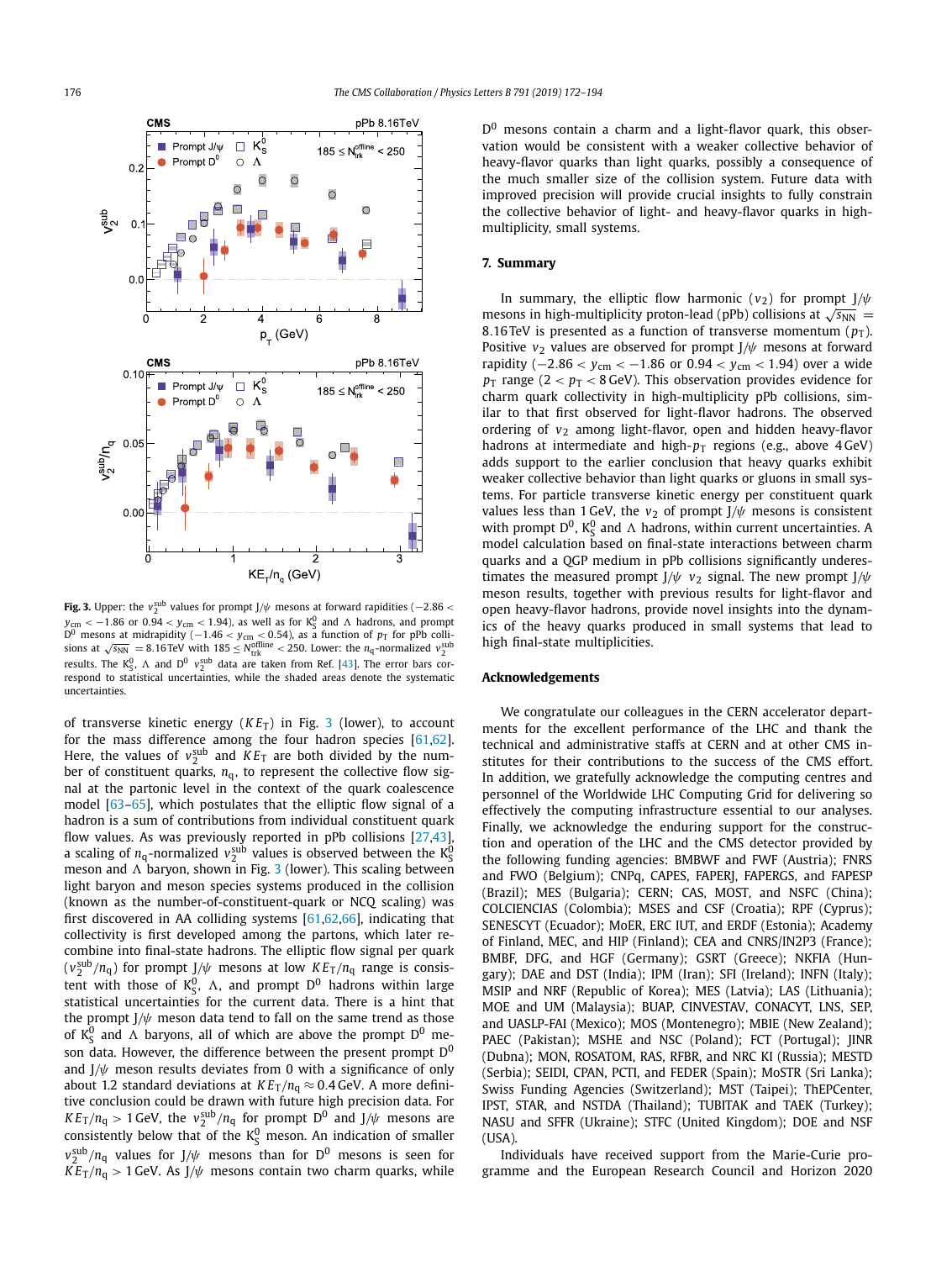<span id="page-5-0"></span>Grant, contract No. 675440 (European Union); the Leventis Foundation; the A.P. Sloan Foundation; the Alexander von Humboldt Foundation; the Belgian Federal Science Policy Office; the Fonds pour la Formation à la Recherche dans l'Industrie et dans l'Agriculture (FRIA-Belgium); the Agentschap voor Innovatie door Wetenschap en Technologie (IWT-Belgium); the F.R.S.-FNRS and FWO (Belgium) under the "Excellence of Science – EOS" – be.h project no. 30820817; the Ministry of Education, Youth and Sports (MEYS) of the Czech Republic; the Lendület ("Momentum") Programme and the János Bolyai Research Scholarship of the Hungarian Academy of Sciences, the New National Excellence Program ÚNKP, the NKFIA research grants 123842, 123959, 124845, 124850 and 125105 (Hungary); the Council of Science and Industrial Research, India; the HOMING PLUS programme of the Foundation for Polish Science, cofinanced from European Union, Regional Development Fund, the Mobility Plus programme of the Ministry of Science and Higher Education, the National Science Center (Poland), contracts Harmonia 2014/14/M/ST2/00428, Opus 2014/13/B/ST2/02543, 2014/15/B/ST2/03998, and 2015/19/B/ST2/ 02861, Sonata-bis 2012/07/E/ST2/01406; the National Priorities Research Program by Qatar National Research Fund; the Programa Estatal de Fomento de la Investigación Científica y Técnica de Excelencia María de Maeztu, grant MDM-2015-0509 and the Programa Severo Ochoa del Principado de Asturias; the Thalis and Aristeia programmes cofinanced by EU-ESF and the Greek NSRF; the Rachadapisek Sompot Fund for Postdoctoral Fellowship, Chulalongkorn University and the Chulalongkorn Academic into Its 2nd Century Project Advancement Project (Thailand); the Welch Foundation, contract C-1845; and the Weston Havens Foundation (USA).

#### **References**

- [1] B. Alver, et al., PHOBOS, System size dependence of cluster properties from two- particle angular correlations in Cu+Cu and Au+Au collisions at  $\sqrt{s_{NN}}$  = 200 GeV, Phys. Rev. C 81 (2010) 024904, [https://doi.org/10.1103/PhysRevC.81.](https://doi.org/10.1103/PhysRevC.81.024904) [024904,](https://doi.org/10.1103/PhysRevC.81.024904) arXiv:0812.1172.
- [2] J. Adams, et al., STAR, Distributions of charged hadrons associated with high transverse momentum particles in pp and Au+Au collisions at  $\sqrt{s_{NN}}$  = 200 GeV, Phys. Rev. Lett. 95 (2005) 152301, [https://doi.org/10.1103/PhysRevLett.](https://doi.org/10.1103/PhysRevLett.95.152301) [95.152301](https://doi.org/10.1103/PhysRevLett.95.152301), arXiv:nucl-ex/0501016.
- [3] B.I. Abelev, et al., STAR, Long range rapidity correlations and jet production in high energy nuclear collisions, Phys. Rev. C 80 (2009) 064912, [https://doi.org/](https://doi.org/10.1103/PhysRevC.80.064912) [10.1103/PhysRevC.80.064912](https://doi.org/10.1103/PhysRevC.80.064912), arXiv:0909.0191.
- [4] B. Alver, et al., PHOBOS, High transverse momentum triggered correlations over a large pseudorapidity acceptance in Au+Au collisions at  $\sqrt{s_{NN}}$  = 200 GeV, Phys. Rev. Lett. 104 (2010) 062301, <https://doi.org/10.1103/PhysRevLett.104.062301>, arXiv:0903.2811.
- [5] CMS Collaboration, Long-range and short-range dihadron angular correlations in central PbPb collisions at a nucleon-nucleon center of mass energy of 2.76 TeV, J. High Energy Phys. 07 (2011) 076, [https://doi.org/10.1007/JHEP07\(2011\)](https://doi.org/10.1007/JHEP07(2011)076) [076](https://doi.org/10.1007/JHEP07(2011)076), arXiv:1105.2438.
- [6] CMS Collaboration, Centrality dependence of dihadron correlations and azimuthal anisotropy harmonics in PbPb collisions at  $\sqrt{s_{NN}}$  = 2.76 TeV, Eur. Phys. J. C 72 (2012) 2012, [https://doi.org/10.1140/epjc/s10052-012-2012-3,](https://doi.org/10.1140/epjc/s10052-012-2012-3) arXiv:1201.3158.
- [7] ALICE Collaboration, Elliptic flow of charged particles in Pb-Pb collisions at 2.76 TeV, Phys. Rev. Lett. 105 (2010) 252302, [https://doi.org/10.1103/PhysRevLett.](https://doi.org/10.1103/PhysRevLett.105.252302) [105.252302](https://doi.org/10.1103/PhysRevLett.105.252302), arXiv:1011.3914.
- [8] ATLAS Collaboration, Measurement of the azimuthal anisotropy for charged particle production in  $\sqrt{s_{NN}}$  = 2.76 TeV lead-lead collisions with the ATLAS detector, Phys. Rev. C 86 (2012) 014907, [https://doi.org/10.1103/PhysRevC.86.](https://doi.org/10.1103/PhysRevC.86.014907) [014907,](https://doi.org/10.1103/PhysRevC.86.014907) arXiv:1203.3087.
- [9] CMS Collaboration, Measurement of the elliptic anisotropy of charged particles produced in PbPb collisions at nucleon-nucleon center-of-mass energy = 2.76 TeV, Phys. Rev. C 87 (2013) 014902, [https://doi.org/10.1103/PhysRevC.87.](https://doi.org/10.1103/PhysRevC.87.014902) [014902,](https://doi.org/10.1103/PhysRevC.87.014902) arXiv:1204.1409.
- [10] CMS Collaboration, Studies of azimuthal dihadron correlations in ultra-central PbPb collisions at √<sup>*s*NN</sup> = 2.76 TeV, J. High Energy Phys. 02 (2014) 088, [https://](https://doi.org/10.1007/JHEP02(2014)088) [doi.org/10.1007/JHEP02\(2014\)088](https://doi.org/10.1007/JHEP02(2014)088), arXiv:1312.1845.
- [11] J.-Y. Ollitrault, Anisotropy as a signature of transverse collective flow, Phys. Rev. D 46 (1992) 229, <https://doi.org/10.1103/PhysRevD.46.229>.
- [12] U. Heinz, R. Snellings, Collective flow and viscosity in relativistic heavy-ion collisions, Annu. Rev. Nucl. Part. Sci. 63 (2013) 123, [https://doi.org/10.1146/](https://doi.org/10.1146/annurev-nucl-102212-170540) [annurev-nucl-102212-170540](https://doi.org/10.1146/annurev-nucl-102212-170540), arXiv:1301.2826.
- [13] C. Gale, S. Jeon, B. Schenke, Hydrodynamic modeling of heavy-ion collisions, Int. J. Mod. Phys. A 28 (2013) 1340011, [https://doi.org/10.1142/](https://doi.org/10.1142/S0217751X13400113) [S0217751X13400113](https://doi.org/10.1142/S0217751X13400113), arXiv:1301.5893.
- [14] S. Voloshin, Y. Zhang, Flow study in relativistic nuclear collisions by Fourier expansion of azimuthal particle distributions, Z. Phys. C 70 (1996) 665, [https://](https://doi.org/10.1007/s002880050141) [doi.org/10.1007/s002880050141,](https://doi.org/10.1007/s002880050141) arXiv:hep-ph/9407282.
- [15] B.H. Alver, C. Gombeaud, M. Luzum, J.-Y. Ollitrault, Triangular flow in hydrodynamics and transport theory, Phys. Rev. C 82 (2010) 034913, [https://](https://doi.org/10.1103/PhysRevC.82.034913) [doi.org/10.1103/PhysRevC.82.034913](https://doi.org/10.1103/PhysRevC.82.034913), arXiv:1007.5469.
- [16] B. Schenke, S. Jeon, C. Gale, Elliptic and triangular flow in event-by-event D=3+1 viscous hydrodynamics, Phys. Rev. Lett. 106 (2011) 042301, [https://](https://doi.org/10.1103/PhysRevLett.106.042301) [doi.org/10.1103/PhysRevLett.106.042301](https://doi.org/10.1103/PhysRevLett.106.042301), arXiv:1009.3244.
- [17] Z. Qiu, C. Shen, U. Heinz, Hydrodynamic elliptic and triangular flow in Pb-Pb collisions at  $\sqrt{s_{NN}}$  = 2.76 TeV, Phys. Lett. B 707 (2012) 151, [https://doi.org/10.](https://doi.org/10.1016/j.physletb.2011.12.041) [1016/j.physletb.2011.12.041,](https://doi.org/10.1016/j.physletb.2011.12.041) arXiv:1110.3033.
- [18] CMS Collaboration, Observation of long-range near-side angular correlations in proton-proton collisions at the LHC, J. High Energy Phys. 09 (2010) 091, [https://](https://doi.org/10.1007/JHEP09(2010)091) [doi.org/10.1007/JHEP09\(2010\)091](https://doi.org/10.1007/JHEP09(2010)091), arXiv:1009.4122.
- [19] ATLAS Collaboration, Observation of long-range elliptic azimuthal anisotropies in <sup>√</sup>*<sup>s</sup>* <sup>=</sup><sup>13</sup> and 2.76 TeV *pp* collisions with the ATLAS detector, Phys. Rev. Lett. 116 (2016) 172301, [https://doi.org/10.1103/PhysRevLett.116.172301,](https://doi.org/10.1103/PhysRevLett.116.172301) arXiv:1509.04776.
- [20] CMS Collaboration, Measurement of long-range near-side two-particle angular correlations in pp collisions at  $\sqrt{s}$  =13 TeV, Phys. Rev. Lett. 116 (2016) 172302, <https://doi.org/10.1103/PhysRevLett.116.172302>, arXiv:1510.03068.
- [21] CMS Collaboration, Evidence for collectivity in pp collisions at the LHC, Phys. Lett. B 765 (2017) 193, [https://doi.org/10.1016/j.physletb.2016.12.009,](https://doi.org/10.1016/j.physletb.2016.12.009) arXiv: 1606.06198.
- [22] CMS Collaboration, Observation of long-range near-side angular correlations in proton-lead collisions at the LHC, Phys. Lett. B 718 (2013) 795, [https://doi.org/](https://doi.org/10.1016/j.physletb.2012.11.025) [10.1016/j.physletb.2012.11.025,](https://doi.org/10.1016/j.physletb.2012.11.025) arXiv:1210.5482.
- [23] ALICE Collaboration, Long-range angular correlations on the near and away side in pPb collisions at  $\sqrt{s_{NN}}$  = 5.02 TeV, Phys. Lett. B 719 (2013) 29, [https://doi.](https://doi.org/10.1016/j.physletb.2013.01.012) [org/10.1016/j.physletb.2013.01.012](https://doi.org/10.1016/j.physletb.2013.01.012), arXiv:1212.2001.
- [24] ATLAS Collaboration, Observation of associated near-side and away-side longrange correlations in  $\sqrt{s_{NN}}$  = 5.02 TeV proton-lead collisions with the AT-LAS detector, Phys. Rev. Lett. 110 (2013) 182302, [https://doi.org/10.1103/](https://doi.org/10.1103/PhysRevLett.110.182302) [PhysRevLett.110.182302,](https://doi.org/10.1103/PhysRevLett.110.182302) arXiv:1212.5198.
- [25] LHCb Collaboration, Measurements of long-range near-side angular correlations in  $\sqrt{s_{NN}}$  = 5 TeV proton-lead collisions in the forward region, Phys. Lett. B 762 (2016) 473, <https://doi.org/10.1016/j.physletb.2016.09.064>, arXiv:1512.00439.
- [26] ALICE Collaboration, Long-range angular correlations of  $\pi$ , K and p in p–Pb collisions at  $\sqrt{s_{NN}}$  = 5.02 TeV, Phys. Lett. B 726 (2013) 164, [https://doi.org/10.](https://doi.org/10.1016/j.physletb.2013.08.024) [1016/j.physletb.2013.08.024](https://doi.org/10.1016/j.physletb.2013.08.024), arXiv:1307.3237.
- [27] CMS Collaboration, Long-range two-particle correlations of strange hadrons with charged particles in pPb and PbPb collisions at LHC energies, Phys. Lett. B 742 (2015) 200, [https://doi.org/10.1016/j.physletb.2015.01.034,](https://doi.org/10.1016/j.physletb.2015.01.034) arXiv: 1409.3392.
- [28] CMS Collaboration, Evidence for collective multi-particle correlations in pPb collisions, Phys. Rev. Lett. 115 (2015) 012301, [https://doi.org/10.1103/](https://doi.org/10.1103/PhysRevLett.115.012301) [PhysRevLett.115.012301,](https://doi.org/10.1103/PhysRevLett.115.012301) arXiv:1502.05382.
- [29] ATLAS Collaboration, Measurement of multi-particle azimuthal correlations in *pp*, *p*+Pb and low-multiplicity Pb+Pb collisions with the ATLAS detector, Eur. Phys. J. C 77 (2017) 428, [https://doi.org/10.1140/epjc/s10052-017-4988-1,](https://doi.org/10.1140/epjc/s10052-017-4988-1) arXiv:1705.04176.
- [30] ATLAS Collaboration, Measurement of long-range multiparticle azimuthal correlations with the subevent cumulant method in  $pp$  and  $p$ + $Pb$  collisions with the ATLAS detector at the CERN Large Hadron Collider, Phys. Rev. C 97 (2018) 024904, <https://doi.org/10.1103/PhysRevC.97.024904>, arXiv:1708.03559.
- [31] L. Adamczyk, et al., STAR, Long-range pseudorapidity dihadron correlations in  $d+Au$  collisions at  $\sqrt{s_{NN}}$  = 200 GeV, Phys. Lett. B 747 (2015) 265, [https://doi.](https://doi.org/10.1016/j.physletb.2015.05.075) [org/10.1016/j.physletb.2015.05.075,](https://doi.org/10.1016/j.physletb.2015.05.075) arXiv:1502.07652.
- [32] A. Adare, et al., PHENIX, Measurements of elliptic and triangular flow in highmultiplicity <sup>3</sup>He+Au collisions at  $\sqrt{s_{NN}}$  = 200 GeV, Phys. Rev. Lett. 115 (2015) 142301, <https://doi.org/10.1103/PhysRevLett.115.142301>, arXiv:1507.06273.
- [33] C. Aidala, et al., PHENIX, Measurements of multiparticle correlations in *d*+Au collisions at 200, 62.4, 39, and 19.6 GeV and *p*+Au collisions at 200 GeV and implications for collective behavior, Phys. Rev. Lett. 120 (2018) 062302, [https://](https://doi.org/10.1103/PhysRevLett.120.062302) [doi.org/10.1103/PhysRevLett.120.062302](https://doi.org/10.1103/PhysRevLett.120.062302), arXiv:1707.06108.
- [34] K. Dusling, W. Li, B. Schenke, Novel collective phenomena in high-energy proton–proton and proton–nucleus collisions, Int. J. Mod. Phys. E 25 (2016) 1630002, <https://doi.org/10.1142/S0218301316300022>, arXiv:1509.07939.
- [35] J.L. Nagle, W.A. Zajc, Small system [collectivity](http://refhub.elsevier.com/S0370-2693(19)30113-3/bib4E61676C653A323031386E7669s1) in relativistic hadron and nuclear collisions, [arXiv:1801.03477,](http://refhub.elsevier.com/S0370-2693(19)30113-3/bib4E61676C653A323031386E7669s1) 2018.
- [36] P. Braun-Munzinger, Quarkonium production in ultra-relativistic nuclear collisions: suppression versus enhancement, J. Phys. G 34 (2007) S471, [https://](https://doi.org/10.1088/0954-3899/34/8/S36) [doi.org/10.1088/0954-3899/34/8/S36,](https://doi.org/10.1088/0954-3899/34/8/S36) arXiv:nucl-th/0701093.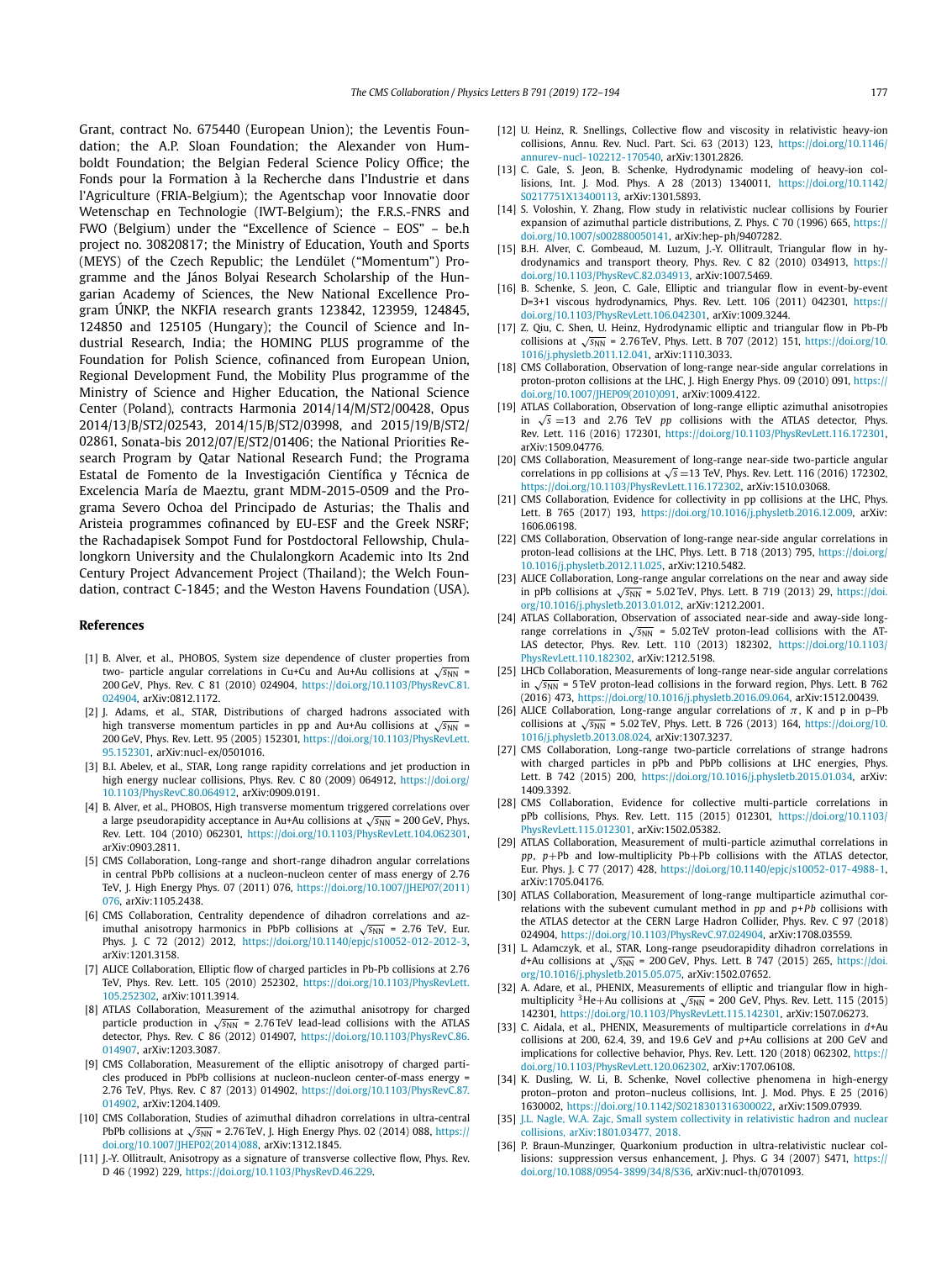- <span id="page-6-0"></span>[37] L. Adamczyk, et al., STAR, Measurement of  $D^0$  azimuthal anisotropy at midrapidity in Au + Au collisions at  $\sqrt{s_{NN}}$  = 200 GeV, Phys. Rev. Lett. 118 (2017) 212301, [https://doi.org/10.1103/PhysRevLett.118.212301,](https://doi.org/10.1103/PhysRevLett.118.212301) arXiv:1701.06060.
- [38] ALICE Collaboration, Azimuthal anisotropy of D meson production in Pb-Pb collisions at  $\sqrt{s_{NN}}$  = 2.76 TeV, Phys. Rev. C 90 (2014) 034904, [https://doi.org/10.](https://doi.org/10.1103/PhysRevC.90.034904) [1103/PhysRevC.90.034904,](https://doi.org/10.1103/PhysRevC.90.034904) arXiv:1405.2001.
- [39] ALICE Collaboration, *D*-meson azimuthal anisotropy in midcentral Pb-Pb collisions at  $\sqrt{s_{NN}}$  = 5.02 TeV, Phys. Rev. Lett. 120 (2018) 102301, [https://doi.org/](https://doi.org/10.1103/PhysRevLett.120.102301) [10.1103/PhysRevLett.120.102301,](https://doi.org/10.1103/PhysRevLett.120.102301) arXiv:1707.01005.
- [40] CMS Collaboration, Measurement of prompt  $D^0$  meson azimuthal anisotropy in Pb-Pb collisions at √*s*<sub>NN</sub> = 5.02 TeV, Phys. Rev. Lett. 120 (2018) 202301, [https://](https://doi.org/10.1103/PhysRevLett.120.202301) [doi.org/10.1103/PhysRevLett.120.202301](https://doi.org/10.1103/PhysRevLett.120.202301), arXiv:1708.03497.
- [41] ALICE Collaboration, J/ $\psi$  elliptic flow in Pb-Pb collisions at  $\sqrt{s_{NN}}$  = 5.02 TeV, Phys. Rev. Lett. 119 (2017) 242301, [https://doi.org/10.1103/PhysRevLett.119.](https://doi.org/10.1103/PhysRevLett.119.242301) [242301,](https://doi.org/10.1103/PhysRevLett.119.242301) arXiv:1709.05260.
- [42] ALICE Collaboration, Forward-central two-particle correlations in p-Pb collisions at  $\sqrt{s_{NN}}$  = 5.02 TeV, Phys. Lett. B 753 (2016) 126, [https://doi.org/10.1016/](https://doi.org/10.1016/j.physletb.2015.12.010) [j.physletb.2015.12.010,](https://doi.org/10.1016/j.physletb.2015.12.010) arXiv:1506.08032.
- [43] CMS Collaboration, Elliptic flow of charm and strange hadrons in highmultiplicity pPb collisions at  $\sqrt{s_{NN}}$  = 8.16 TeV, Phys. Rev. Lett. (2018), [https://](https://doi.org/10.3204/PUBDB-2018-02206) [doi.org/10.3204/PUBDB-2018-02206,](https://doi.org/10.3204/PUBDB-2018-02206) arXiv:1804.09767.
- [44] ALICE Collaboration, Search for collectivity with azimuthal J/*ψ*-hadron correlations in high multiplicity p-Pb collisions at  $\sqrt{s_{NN}}$  = 5.02 and 8.16 TeV, Phys. Lett. B 780 (2018) 7, [https://doi.org/10.1016/j.physletb.2018.02.039,](https://doi.org/10.1016/j.physletb.2018.02.039) arXiv: 1709.06807.
- [45] X. Du, R. Rapp, In-medium charmonium production in [proton-nucleus](http://refhub.elsevier.com/S0370-2693(19)30113-3/bib44753A3230313877736As1) collisions, [arXiv:1808.10014,](http://refhub.elsevier.com/S0370-2693(19)30113-3/bib44753A3230313877736As1) 2018.
- [46] CMS Collaboration, Description and performance of track and primary-vertex reconstruction with the CMS tracker, J. Instrum. 9 (2014) P10009, [https://doi.](https://doi.org/10.1088/1748-0221/9/10/P10009) [org/10.1088/1748-0221/9/10/P10009](https://doi.org/10.1088/1748-0221/9/10/P10009), arXiv:1405.6569.
- [47] CMS Collaboration, The CMS experiment at the CERN LHC, J. Instrum. 3 (2008) S08004, <https://doi.org/10.1088/1748-0221/3/08/S08004>.
- [48] CMS Collaboration, Constraints on the chiral magnetic effect using chargedependent azimuthal correlations in pPb and PbPb collisions at the CERN Large Hadron Collider, Phys. Rev. C 97 (2018) 044912, [https://doi.org/10.1103/](https://doi.org/10.1103/PhysRevC.97.044912) [PhysRevC.97.044912](https://doi.org/10.1103/PhysRevC.97.044912), arXiv:1708.01602.
- [49] CMS Collaboration, Observation of correlated azimuthal anisotropy fourier harmonics in ppand pPb collisions at the LHC, Phys. Rev. Lett. 120 (2018) 092301, <https://doi.org/10.1103/PhysRevLett.120.092301>, arXiv:1709.09189.
- [50] CMS Collaboration, Event activity dependence of Y(nS) production in  $\sqrt{s_{NN}}$  = 5.02 TeV pPb and  $\sqrt{s}$  = 2.76 TeV pp collisions, J. High Energy Phys. 04 (2014) 103, [https://doi.org/10.1007/JHEP04\(2014\)103,](https://doi.org/10.1007/JHEP04(2014)103) arXiv:1312.6300.
- [51] CMS Collaboration, Particle-flow reconstruction and global event description with the CMS detector, J. Instrum. 12 (2017) P10003, [https://doi.org/10.1088/](https://doi.org/10.1088/1748-0221/12/10/P10003) [1748-0221/12/10/P10003](https://doi.org/10.1088/1748-0221/12/10/P10003), arXiv:1706.04965.
- [52] CMS Collaboration, Performance of CMS muon reconstruction in pp collision events at <sup>√</sup>*<sup>s</sup>* <sup>=</sup> 7 TeV, J. Instrum. <sup>7</sup> (2012) P10002, [https://doi.org/10.1088/](https://doi.org/10.1088/1748-0221/7/10/P10002) [1748-0221/7/10/P10002,](https://doi.org/10.1088/1748-0221/7/10/P10002) arXiv:1206.4071.
- [53] D. Buskulic, et al., ALEPH, Measurement of the B<sup>0</sup> and B<sup>-</sup> meson lifetimes, Phys. Lett. B 307 (1993) 194, [https://doi.org/10.1016/0370-2693\(93\)90211-Y](https://doi.org/10.1016/0370-2693(93)90211-Y), Erratum: [https://doi.org/10.1016/0370-2693\(94\)90054-X.](https://doi.org/10.1016/0370-2693(94)90054-X)
- [54] Particle Data Group, M. Tanabashi, et al., Review of particle physics, Phys. Rev. D 98 (2018) 030001, [https://doi.org/10.1103/PhysRevD.98.030001.](https://doi.org/10.1103/PhysRevD.98.030001)
- [55] T. Sjöstrand, S. Mrenna, P. Skands, A brief introduction to PYTHIA 8.1, Comput. Phys. Commun. 178 (2008) 852, <https://doi.org/10.1016/j.cpc.2008.01.036>, arXiv:0710.3820.
- [56] CMS Collaboration, Event generator tunes obtained from underlying event and multiparton scattering measurements, Eur. Phys. J. C 76 (2016) 155, [https://](https://doi.org/10.1140/epjc/s10052-016-3988-x) [doi.org/10.1140/epjc/s10052-016-3988-x](https://doi.org/10.1140/epjc/s10052-016-3988-x), arXiv:1512.00815.
- [57] S. Chatrchyan, et al., CMS, Multiplicity and transverse momentum dependence of two- and four-particle correlations in pPb and PbPb collisions, Phys. Lett. B 724 (2013) 213, [https://doi.org/10.1016/j.physletb.2013.06.028,](https://doi.org/10.1016/j.physletb.2013.06.028) arXiv:1305. 0609.
- [58] M.J. Oreglia, <sup>A</sup> Study of the Reactions *ψ* → *γγ ψ*, Ph.D. thesis, SLAC Report SLAC-R-236, Stanford University, 1980, [http://www.slac.stanford.edu/pubs/](http://www.slac.stanford.edu/pubs/slacreports/slac-r-236.html) [slacreports/slac-r-236.html](http://www.slac.stanford.edu/pubs/slacreports/slac-r-236.html), see Appendix D.
- [59] CMS Collaboration, Pseudorapidity dependence of long-range two-particle correlations in pPb collisions at  $\sqrt{s_{NN}}$  = 5.02 TeV, Phys. Rev. C 96 (2017) 014915, <https://doi.org/10.1103/PhysRevC.96.014915>, arXiv:1604.05347.
- [60] CMS Collaboration, [Pseudorapidity](http://refhub.elsevier.com/S0370-2693(19)30113-3/bib536972756E79616E3A32303137696762s1) and transverse momentum dependence of flow harmonics in pPb and PbPb collisions, [arXiv:1710.07864,](http://refhub.elsevier.com/S0370-2693(19)30113-3/bib536972756E79616E3A32303137696762s1) 2017.
- [61] B.I. Abelev, et al., STAR, Mass, quark-number, and  $\sqrt{s_{NN}}$  dependence of the second and fourth flow harmonics in ultra-relativistic nucleus-nucleus collisions, Phys. Rev. C 75 (2007) 054906, <https://doi.org/10.1103/PhysRevC.75.054906>, arXiv:nucl-ex/0701010.
- [62] A. Adare, et al., PHENIX, Scaling properties of azimuthal anisotropy in Au+Au and Cu+Cu collisions at  $\sqrt{s_{NN}}$  = 200 GeV, Phys. Rev. Lett. 98 (2007) 162301, [https://doi.org/10.1103/PhysRevLett.98.162301,](https://doi.org/10.1103/PhysRevLett.98.162301) arXiv:nucl-ex/0608033.
- [63] D. Molnar, S.A. Voloshin, Elliptic flow at large transverse momenta from quark coalescence, Phys. Rev. Lett. 91 (2003) 092301, [https://doi.org/10.1103/](https://doi.org/10.1103/PhysRevLett.91.092301) [PhysRevLett.91.092301,](https://doi.org/10.1103/PhysRevLett.91.092301) arXiv:nucl-th/0302014.
- [64] V. Greco, C.M. Ko, P. Levai, Parton coalescence and anti-proton/pion anomaly at RHIC, Phys. Rev. Lett. 90 (2003) 202302, [https://doi.org/10.1103/PhysRevLett.](https://doi.org/10.1103/PhysRevLett.90.202302) [90.202302,](https://doi.org/10.1103/PhysRevLett.90.202302) arXiv:nucl-th/0301093.
- [65] R.J. Fries, B. Muller, C. Nonaka, S.A. Bass, Hadronization in heavy ion collisions: recombination and fragmentation of partons, Phys. Rev. Lett. 90 (2003) 202303, [https://doi.org/10.1103/PhysRevLett.90.202303,](https://doi.org/10.1103/PhysRevLett.90.202303) arXiv:nucl-th/0301087.
- [66] J. Adams, et al., STAR, Particle type dependence of azimuthal anisotropy  $\sqrt{s_{NN}}$  = 200 GeV, Phys. Rev. Lett. 92 (2004) 052302, [https://doi.org/10.1103/](https://doi.org/10.1103/PhysRevLett.92.052302) [PhysRevLett.92.052302](https://doi.org/10.1103/PhysRevLett.92.052302), arXiv:nucl-ex/0306007.

#### **The CMS Collaboration**

#### A.M. Sirunyan, A. Tumasyan

#### *Yerevan Physics Institute, Yerevan, Armenia*

W. Adam, F. Ambrogi, E. Asilar, T. Bergauer, J. Brandstetter, M. Dragicevic, J. Erö, A. Escalante Del Valle, M. Flechl, R. Frühwirth<sup>[1](#page-21-0)</sup>, V.M. Ghete, J. Hrubec, M. Jeitler<sup>1</sup>, N. Krammer, I. Krätschmer, D. Liko, T. Madlener, I. Mikulec, N. Rad, H. Rohringer, J. Schieck<sup>1</sup>, R. Schöfbeck, M. Spanring, D. Spitzbart, A. Taurok, W. Waltenberger, J. Wittmann, C.-E. Wulz  $<sup>1</sup>$  $<sup>1</sup>$  $<sup>1</sup>$ , M. Zarucki</sup>

*Institut für Hochenergiephysik, Wien, Austria*

### V. Chekhovsky, V. Mossolov, J. Suarez Gonzalez

*Institute for Nuclear Problems, Minsk, Belarus*

E.A. De Wolf, D. Di Croce, X. Janssen, J. Lauwers, M. Pieters, H. Van Haevermaet, P. Van Mechelen, N. Van Remortel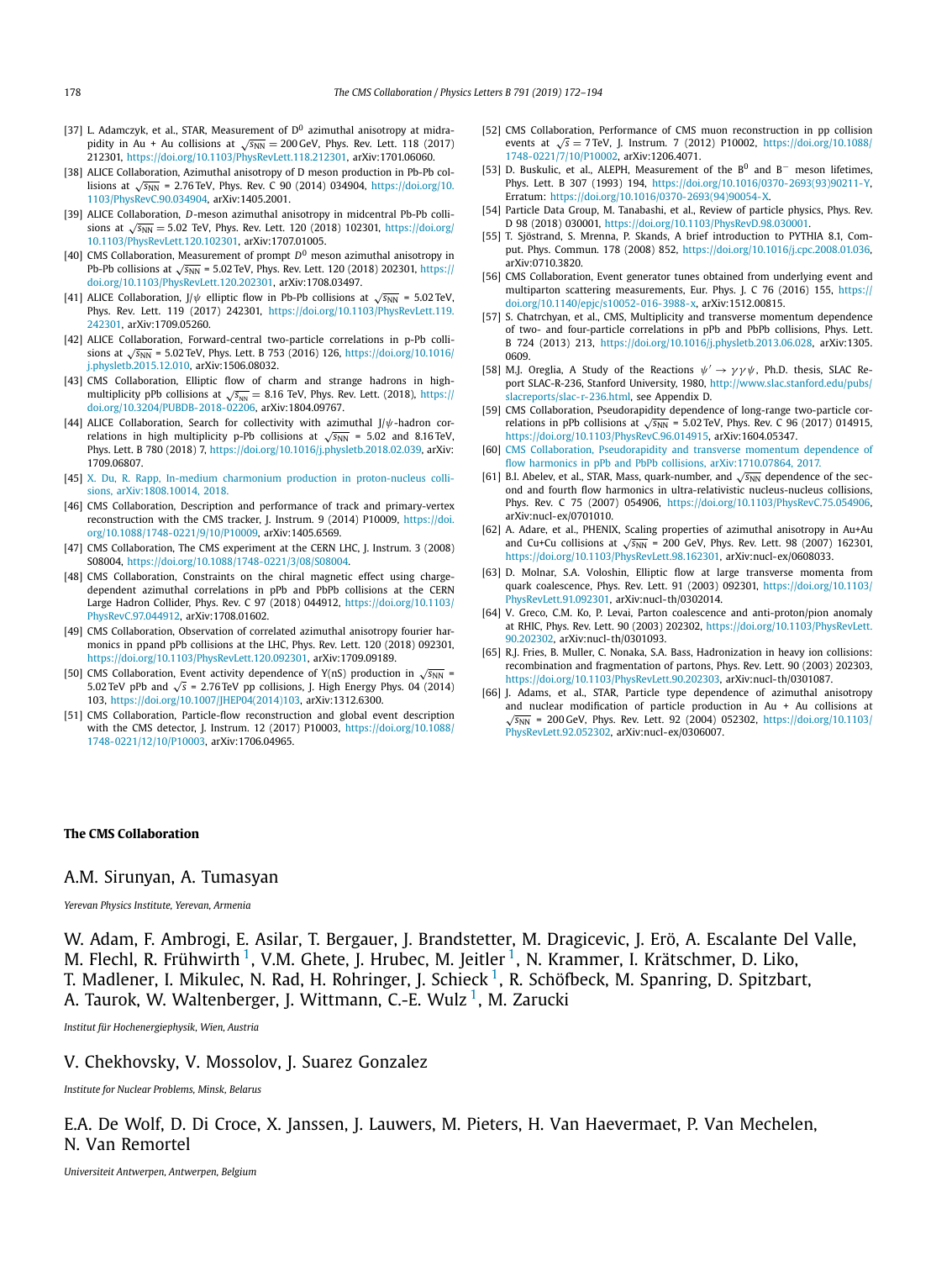S. Abu Zeid, F. Blekman, J. D'Hondt, I. De Bruyn, J. De Clercq, K. Deroover, G. Flouris, D. Lontkovskyi, S. Lowette, I. Marchesini, S. Moortgat, L. Moreels, Q. Python, K. Skovpen, S. Tavernier, W. Van Doninck, P. Van Mulders, I. Van Parijs

*Vrije Universiteit Brussel, Brussel, Belgium*

D. Beghin, B. Bilin, H. Brun, B. Clerbaux, G. De Lentdecker, H. Delannoy, B. Dorney, G. Fasanella, L. Favart, R. Goldouzian, A. Grebenyuk, A.K. Kalsi, T. Lenzi, J. Luetic, N. Postiau, E. Starling, L. Thomas, C. Vander Velde, P. Vanlaer, D. Vannerom, Q. Wang

*Université Libre de Bruxelles, Bruxelles, Belgium*

T. Cornelis, D. Dobur, A. Fagot, M. Gul, I. Khvastunov<sup>2</sup>, D. Poyraz, C. Roskas, D. Trocino, M. Tytgat, W. Verbeke, B. Vermassen, M. Vit, N. Zaganidis

*Ghent University, Ghent, Belgium*

H. Bakhshiansohi, O. Bondu, S. Brochet, G. Bruno, C. Caputo, P. David, C. Delaere, M. Delcourt, A. Giammanco, G. Krintiras, V. Lemaitre, A. Magitteri, A. Mertens, M. Musich, K. Piotrzkowski, A. Saggio, M. Vidal Marono, S. Wertz, J. Zobec

*Université Catholique de Louvain, Louvain-la-Neuve, Belgium*

F.L. Alves, G.A. Alves, M. Correa Martins Junior, G. Correia Silva, C. Hensel, A. Moraes, M.E. Pol, P. Rebello Teles

*Centro Brasileiro de Pesquisas Fisicas, Rio de Janeiro, Brazil*

E. Belchior Batista Das Chagas, W. Carvalho, J. Chinellato<sup>[3](#page-21-0)</sup>, E. Coelho, E.M. Da Costa, G.G. Da Silveira<sup>4</sup>, D. De Jesus Damiao, C. De Oliveira Martins, S. Fonseca De Souza, H. Malbouisson, D. Matos Figueiredo, M. Melo De Almeida, C. Mora Herrera, L. Mundim, H. Nogima, W.L. Prado Da Silva, L.J. Sanchez Rosas, A. Santoro, A. Sznajder, M. Thiel, E.J. Tonelli Manganote<sup>[3](#page-21-0)</sup>, F. Torres Da Silva De Araujo, A. Vilela Pereira

*Universidade do Estado do Rio de Janeiro, Rio de Janeiro, Brazil*

S. Ahuja<sup>a</sup>, C.A. Bernardes<sup>a</sup>, L. Calligaris<sup>a</sup>, T.R. Fernandez Perez Tomei<sup>a</sup>, E.M. Gregores<sup>b</sup>, P.G. Mercadante <sup>b</sup>, S.F. Novaes <sup>a</sup>, Sandra S. Padula <sup>a</sup>

<sup>a</sup> *Universidade Estadual Paulista, São Paulo, Brazil* <sup>b</sup> *Universidade Federal do ABC, São Paulo, Brazil*

A. Aleksandrov, R. Hadjiiska, P. Iaydjiev, A. Marinov, M. Misheva, M. Rodozov, M. Shopova, G. Sultanov

*Institute for Nuclear Research and Nuclear Energy, Bulgarian Academy of Sciences, Sofia, Bulgaria*

A. Dimitrov, L. Litov, B. Pavlov, P. Petkov

*University of Sofia, Sofia, Bulgaria*

W. Fang  $<sup>5</sup>$ , X. Gao  $<sup>5</sup>$ , L. Yuan</sup></sup>

*Beihang University, Beijing, China*

M. Ahmad, J.G. Bian, G.M. Chen, H.S. Chen, M. Chen, Y. Chen, C.H. Jiang, D. Leggat, H. Liao, Z. Liu, F. Romeo, S.M. Shaheen <sup>[6](#page-21-0)</sup>, A. Spiezia, J. Tao, Z. Wang, E. Yazgan, H. Zhang, S. Zhang <sup>6</sup>, J. Zhao

*Institute of High Energy Physics, Beijing, China*

Y. Ban, G. Chen, A. Levin, J. Li, L. Li, Q. Li, Y. Mao, S.J. Qian, D. Wang, Z. Xu

*State Key Laboratory of Nuclear Physics and Technology, Peking University, Beijing, China*

Y. Wang

*Tsinghua University, Beijing, China*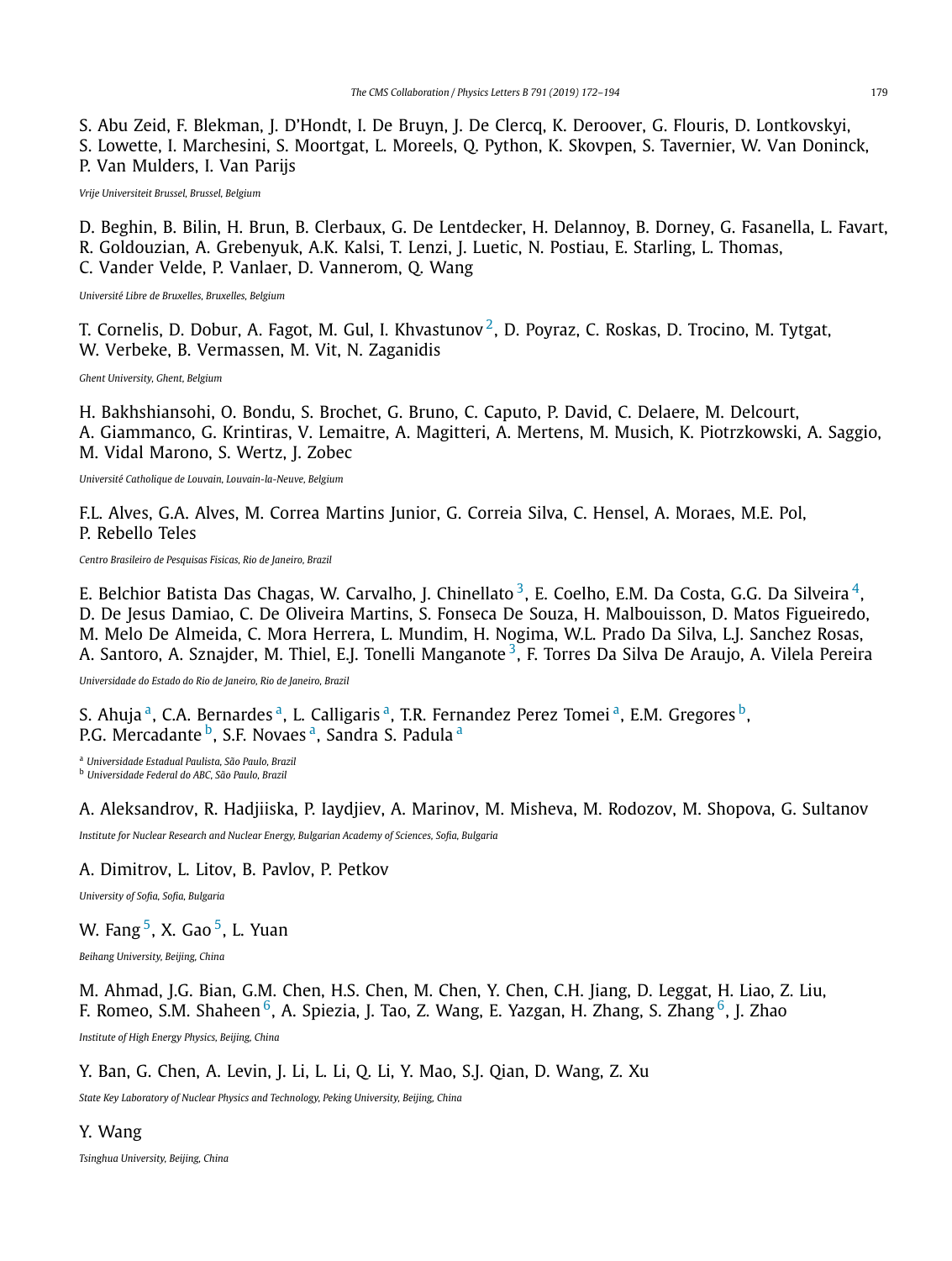# C. Avila, A. Cabrera, C.A. Carrillo Montoya, L.F. Chaparro Sierra, C. Florez, C.F. González Hernández, M.A. Segura Delgado

*Universidad de Los Andes, Bogota, Colombia*

# B. Courbon, N. Godinovic, D. Lelas, I. Puljak, T. Sculac

*University of Split, Faculty of Electrical Engineering, Mechanical Engineering and Naval Architecture, Split, Croatia*

# Z. Antunovic, M. Kovac

*University of Split, Faculty of Science, Split, Croatia*

# V. Brigljevic, D. Ferencek, K. Kadija, B. Mesic, A. Starodumov<sup>7</sup>. T. Susa

*Institute Rudjer Boskovic, Zagreb, Croatia*

# M.W. Ather, A. Attikis, M. Kolosova, G. Mavromanolakis, J. Mousa, C. Nicolaou, F. Ptochos, P.A. Razis, H. Rykaczewski

*University of Cyprus, Nicosia, Cyprus*

# M. Finger  $\frac{8}{3}$  $\frac{8}{3}$  $\frac{8}{3}$ , M. Finger Jr.  $\frac{8}{3}$

*Charles University, Prague, Czech Republic*

# E. Ayala

*Escuela Politecnica Nacional, Quito, Ecuador*

# E. Carrera Jarrin

*Universidad San Francisco de Quito, Quito, Ecuador*

# Y. Assran <sup>[9](#page-21-0),10</sup>, S. Elgammal <sup>10</sup>, S. Khalil <sup>[11](#page-21-0)</sup>

Academy of Scientific Research and Technology of the Arab Republic of Egypt, Egyptian Network of High Energy Physics, Cairo, Egypt

# S. Bhowmik, A. Carvalho Antunes De Oliveira, R.K. Dewanjee, K. Ehataht, M. Kadastik, M. Raidal, C. Veelken

*National Institute of Chemical Physics and Biophysics, Tallinn, Estonia*

# P. Eerola, H. Kirschenmann, J. Pekkanen, M. Voutilainen

*Department of Physics, University of Helsinki, Helsinki, Finland*

J. Havukainen, J.K. Heikkilä, T. Järvinen, V. Karimäki, R. Kinnunen, T. Lampén, K. Lassila-Perini, S. Laurila, S. Lehti, T. Lindén, P. Luukka, T. Mäenpää, H. Siikonen, E. Tuominen, J. Tuominiemi

*Helsinki Institute of Physics, Helsinki, Finland*

# T. Tuuva

*Lappeenranta University of Technology, Lappeenranta, Finland*

M. Besancon, F. Couderc, M. Dejardin, D. Denegri, J.L. Faure, F. Ferri, S. Ganjour, A. Givernaud, P. Gras, G. Hamel de Monchenault, P. Jarry, C. Leloup, E. Locci, J. Malcles, G. Negro, J. Rander, A. Rosowsky, M.Ö. Sahin, M. Titov

*IRFU, CEA, Université Paris-Saclay, Gif-sur-Yvette, France*

A. Abdulsalam [12,](#page-21-0) C. Amendola, I. Antropov, F. Beaudette, P. Busson, C. Charlot, R. Granier de Cassagnac, I. Kucher, A. Lobanov, J. Martin Blanco, C. Martin Perez, M. Nguyen, C. Ochando, G. Ortona, P. Paganini, P. Pigard, J. Rembser, R. Salerno, J.B. Sauvan, Y. Sirois, A.G. Stahl Leiton, A. Zabi, A. Zghiche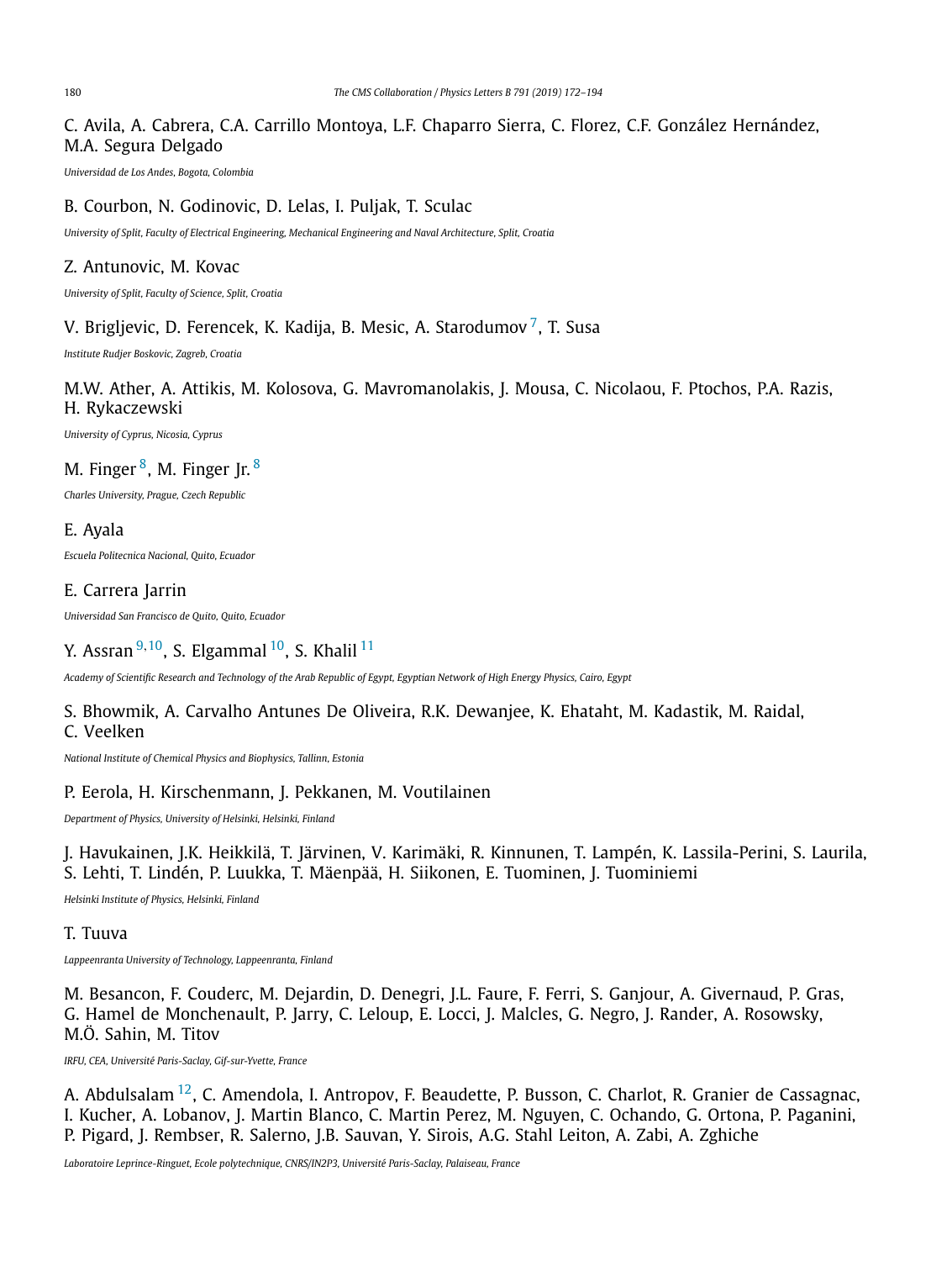J.-L. Agram <sup>13</sup>, J. Andrea, D. Bloch, J.-M. Brom, E.C. Chabert, V. Cherepanov, C. Collard, E. Conte <sup>13</sup>, J.-C. Fontaine [13,](#page-21-0) D. Gelé, U. Goerlach, M. Jansová, A.-C. Le Bihan, N. Tonon, P. Van Hove

*Université de Strasbourg, CNRS, IPHC UMR 7178, Strasbourg, France*

### S. Gadrat

Centre de Calcul de l'Institut National de Physique Nucleaire et de Physique des Particules, CNRS/IN2P3, Villeurbanne, France

S. Beauceron, C. Bernet, G. Boudoul, N. Chanon, R. Chierici, D. Contardo, P. Depasse, H. El Mamouni, J. Fay, L. Finco, S. Gascon, M. Gouzevitch, G. Grenier, B. Ille, F. Lagarde, I.B. Laktineh, H. Lattaud, M. Lethuillier, L. Mirabito, S. Perries, A. Popov <sup>14</sup>, V. Sordini, G. Touquet, M. Vander Donckt, S. Viret

Université de Lyon, Université Claude Bernard Lyon 1, CNRS-IN2P3, Institut de Physique Nucléaire de Lyon, Villeurbanne, France

# T. Toriashvili [15](#page-21-0)

*Georgian Technical University, Tbilisi, Georgia*

# I. Bagaturia [16](#page-21-0)

*Tbilisi State University, Tbilisi, Georgia*

C. Autermann, L. Feld, M.K. Kiesel, K. Klein, M. Lipinski, M. Preuten, M.P. Rauch, C. Schomakers, J. Schulz, M. Teroerde, B. Wittmer

*RWTH Aachen University, I. Physikalisches Institut, Aachen, Germany*

A. Albert, D. Duchardt, M. Erdmann, S. Erdweg, T. Esch, R. Fischer, S. Ghosh, A. Güth, T. Hebbeker, C. Heidemann, K. Hoepfner, H. Keller, L. Mastrolorenzo, M. Merschmeyer, A. Meyer, P. Millet,

S. Mukherjee, T. Pook, M. Radziej, H. Reithler, M. Rieger, A. Schmidt, D. Teyssier, S. Thüer

*RWTH Aachen University, III. Physikalisches Institut A, Aachen, Germany*

G. Flügge, O. Hlushchenko, T. Kress, A. Künsken, T. Müller, A. Nehrkorn, A. Nowack, C. Pistone, O. Pooth, D. Roy, H. Sert, A. Stahl<sup>[17](#page-21-0)</sup>

*RWTH Aachen University, III. Physikalisches Institut B, Aachen, Germany*

M. Aldaya Martin, T. Arndt, C. Asawatangtrakuldee, I. Babounikau, K. Beernaert, O. Behnke, U. Behrens, A. Bermúdez Martínez, D. Bertsche, A.A. Bin Anuar, K. Borras [18,](#page-21-0) V. Botta, A. Campbell, P. Connor, C. Contreras-Campana, V. Danilov, A. De Wit, M.M. Defranchis, C. Diez Pardos, D. Domínguez Damiani, G. Eckerlin, T. Eichhorn, A. Elwood, E. Eren, E. Gallo <sup>19</sup>, A. Geiser, A. Grohsjean, M. Guthoff, M. Haranko, A. Harb, J. Hauk, H. Jung, M. Kasemann, J. Keaveney, C. Kleinwort, J. Knolle, D. Krücker, W. Lange, A. Lelek, T. Lenz, J. Leonard, K. Lipka, W. Lohmann<sup> 20</sup>, R. Mankel, I.-A. Melzer-Pellmann, A.B. Meyer, M. Meyer, M. Missiroli, G. Mittag, J. Mnich, V. Myronenko, S.K. Pflitsch, D. Pitzl, A. Raspereza, M. Savitskyi, P. Saxena, P. Schütze, C. Schwanenberger, R. Shevchenko, A. Singh, H. Tholen, O. Turkot, A. Vagnerini, G.P. Van Onsem, R. Walsh, Y. Wen, K. Wichmann, C. Wissing, O. Zenaiev

*Deutsches Elektronen-Synchrotron, Hamburg, Germany*

R. Aggleton, S. Bein, L. Benato, A. Benecke, V. Blobel, T. Dreyer, A. Ebrahimi, E. Garutti, D. Gonzalez, P. Gunnellini, J. Haller, A. Hinzmann, A. Karavdina, G. Kasieczka, R. Klanner, R. Kogler, N. Kovalchuk, S. Kurz, V. Kutzner, J. Lange, D. Marconi, J. Multhaup, M. Niedziela, C.E.N. Niemeyer, D. Nowatschin, A. Perieanu, A. Reimers, O. Rieger, C. Scharf, P. Schleper, S. Schumann, J. Schwandt, J. Sonneveld, H. Stadie, G. Steinbrück, F.M. Stober, M. Stöver, A. Vanhoefer, B. Vormwald, I. Zoi

*University of Hamburg, Hamburg, Germany*

M. Akbiyik, C. Barth, M. Baselga, S. Baur, E. Butz, R. Caspart, T. Chwalek, F. Colombo, W. De Boer, A. Dierlamm, K. El Morabit, N. Faltermann, B. Freund, M. Giffels, M.A. Harrendorf, F. Hartmann [17,](#page-21-0)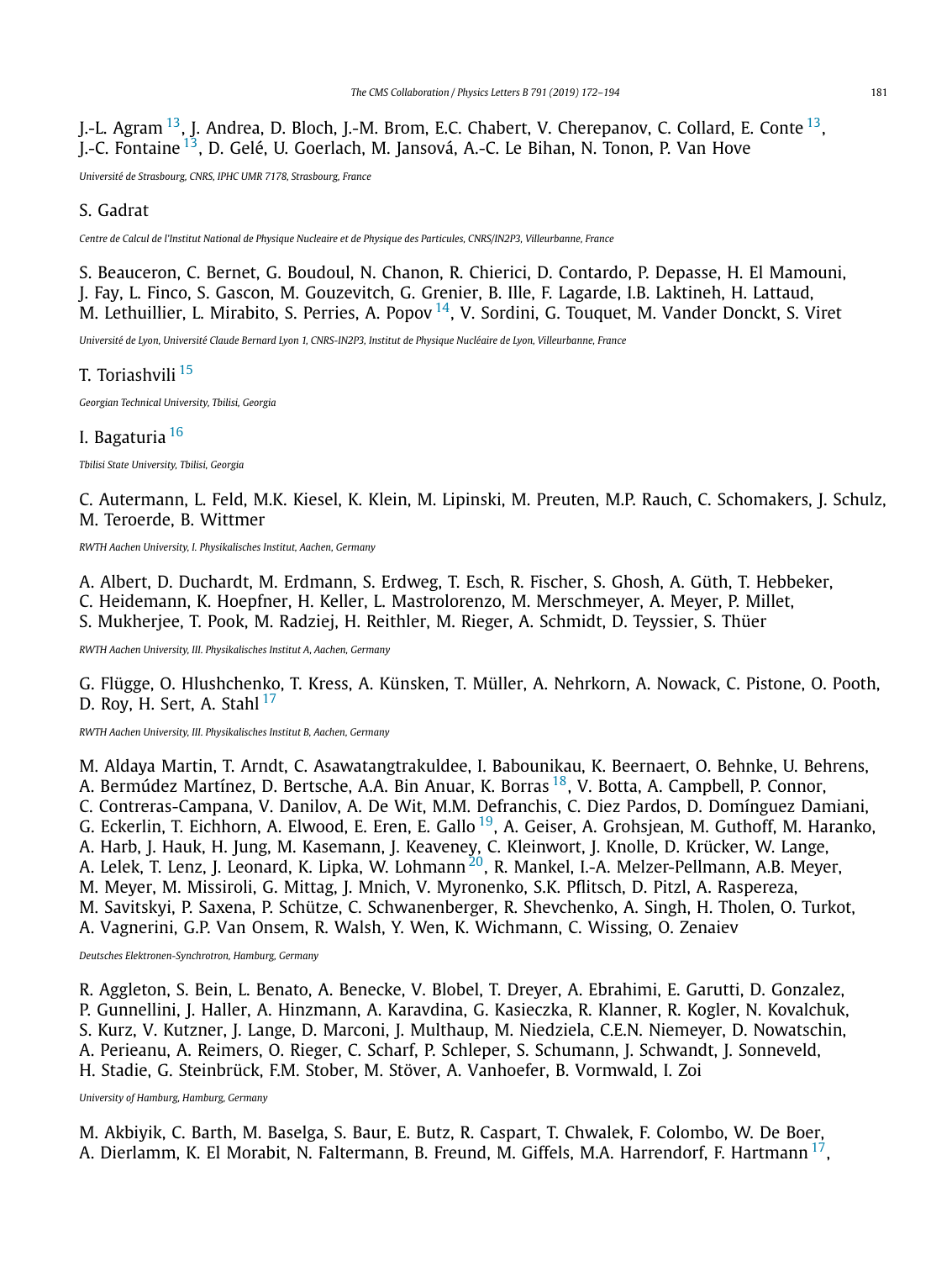S.M. Heindl, U. Husemann, F. Kassel<sup>17</sup>, I. Katkov<sup>14</sup>, S. Kudella, S. Mitra, M.U. Mozer, Th. Müller, M. Plagge, G. Quast, K. Rabbertz, M. Schröder, I. Shvetsov, G. Sieber, H.J. Simonis, R. Ulrich, S. Wayand, M. Weber, T. Weiler, S. Williamson, C. Wöhrmann, R. Wolf

*Karlsruher Institut fuer Technologie, Karlsruhe, Germany*

G. Anagnostou, G. Daskalakis, T. Geralis, A. Kyriakis, D. Loukas, G. Paspalaki, I. Topsis-Giotis

*Institute of Nuclear and Particle Physics (INPP), NCSR Demokritos, Aghia Paraskevi, Greece*

G. Karathanasis, S. Kesisoglou, P. Kontaxakis, A. Panagiotou, I. Papavergou, N. Saoulidou, E. Tziaferi, K. Vellidis

*National and Kapodistrian University of Athens, Athens, Greece*

# K. Kousouris, I. Papakrivopoulos, G. Tsipolitis

*National Technical University of Athens, Athens, Greece*

I. Evangelou, C. Foudas, P. Gianneios, P. Katsoulis, P. Kokkas, S. Mallios, N. Manthos, I. Papadopoulos, E. Paradas, J. Strologas, F.A. Triantis, D. Tsitsonis

*University of Ioánnina, Ioánnina, Greece*

M. Bartók [21,](#page-21-0) M. Csanad, N. Filipovic, P. Major, M.I. Nagy, G. Pasztor, O. Surányi, G.I. Veres

*MTA-ELTE Lendület CMS Particle and Nuclear Physics Group, Eötvös Loránd University, Budapest, Hungary*

G. Bencze, C. Hajdu, D. Horvath  $^{22}$ , Á. Hunyadi, F. Sikler, T.Á. Vámi, V. Veszpremi, G. Vesztergombi  $^{\dagger}$ 

*Wigner Research Centre for Physics, Budapest, Hungary*

# N. Beni, S. Czellar, J. Karancsi [23,](#page-21-0) A. Makovec, J. Molnar, Z. Szillasi

*Institute of Nuclear Research ATOMKI, Debrecen, Hungary*

# P. Raics, Z.L. Trocsanyi, B. Ujvari

*Institute of Physics, University of Debrecen, Debrecen, Hungary*

# S. Choudhury, J.R. Komaragiri, P.C. Tiwari

*Indian Institute of Science (IISc), Bangalore, India*

# S. Bahinipati  $^{24}$  $^{24}$  $^{24}$ , C. Kar, P. Mal, K. Mandal, A. Nayak  $^{25}$ , D.K. Sahoo  $^{24}$ , S.K. Swain

*National Institute of Science Education and Research, HBNI, Bhubaneswar, India*

S. Bansal, S.B. Beri, V. Bhatnagar, S. Chauhan, R. Chawla, N. Dhingra, R. Gupta, A. Kaur, M. Kaur, S. Kaur, R. Kumar, P. Kumari, M. Lohan, A. Mehta, K. Sandeep, S. Sharma, J.B. Singh, A.K. Virdi, G. Walia

*Panjab University, Chandigarh, India*

A. Bhardwaj, B.C. Choudhary, R.B. Garg, M. Gola, S. Keshri, Ashok Kumar, S. Malhotra, M. Naimuddin, P. Priyanka, K. Ranjan, Aashaq Shah, R. Sharma

*University of Delhi, Delhi, India*

R. Bhardwaj [26,](#page-21-0) M. Bharti [26,](#page-21-0) R. Bhattacharya, S. Bhattacharya, U. Bhawandeep [26,](#page-21-0) D. Bhowmik, S. Dey, S. Dutt [26,](#page-21-0) S. Dutta, S. Ghosh, K. Mondal, S. Nandan, A. Purohit, P.K. Rout, A. Roy, S. Roy Chowdhury, G. Saha, S. Sarkar, M. Sharan, B. Singh  $26$ , S. Thakur  $26$ 

*Saha Institute of Nuclear Physics, HBNI, Kolkata, India*

# P.K. Behera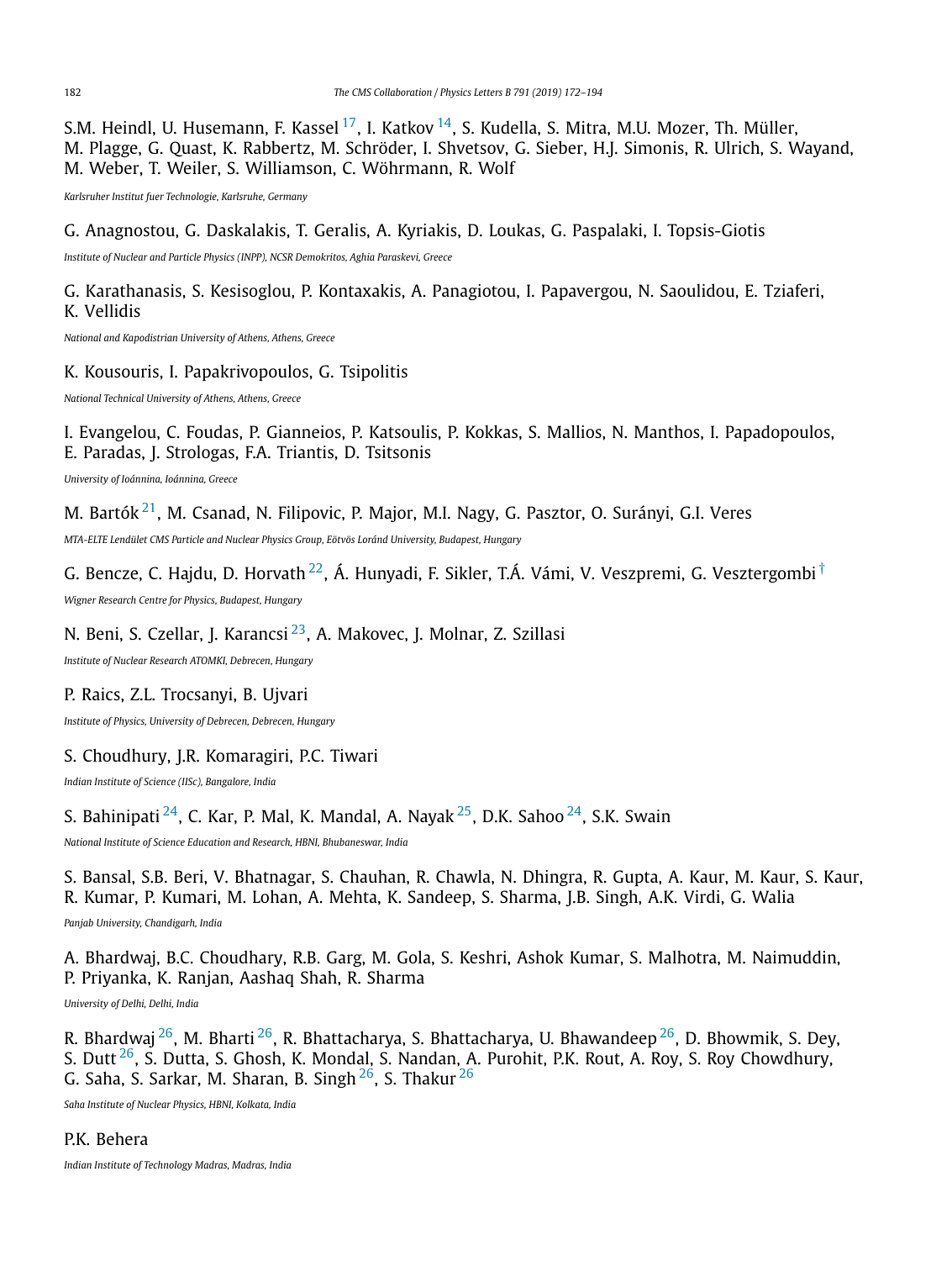# R. Chudasama, D. Dutta, V. Jha, V. Kumar, P.K. Netrakanti, L.M. Pant, P. Shukla

*Bhabha Atomic Research Centre, Mumbai, India*

# T. Aziz, M.A. Bhat, S. Dugad, G.B. Mohanty, N. Sur, B. Sutar, Ravindra Kumar Verma

*Tata Institute of Fundamental Research-A, Mumbai, India*

S. Banerjee, S. Bhattacharya, S. Chatterjee, P. Das, M. Guchait, Sa. Jain, S. Karmakar, S. Kumar, M. Maity  $2^7$ , G. Majumder, K. Mazumdar, N. Sahoo, T. Sarkar  $2^7$ 

*Tata Institute of Fundamental Research-B, Mumbai, India*

S. Chauhan, S. Dube, V. Hegde, A. Kapoor, K. Kothekar, S. Pandey, A. Rane, S. Sharma

*Indian Institute of Science Education and Research (IISER), Pune, India*

S. Chenarani [28,](#page-21-0) E. Eskandari Tadavani, S.M. Etesami [28,](#page-21-0) M. Khakzad, M. Mohammadi Najafabadi, M. Naseri, F. Rezaei Hosseinabadi, B. Safarzadeh<sup>[29](#page-21-0)</sup>, M. Zeinali

*Institute for Research in Fundamental Sciences (IPM), Tehran, Iran*

#### M. Felcini, M. Grunewald

*University College Dublin, Dublin, Ireland*

M. Abbrescia <sup>a</sup>*,*b, C. Calabria <sup>a</sup>*,*b, A. Colaleo a, D. Creanza <sup>a</sup>*,*c, L. Cristella <sup>a</sup>*,*b, N. De Filippis <sup>a</sup>*,*c, M. De Palma <sup>a</sup>*,*b, A. Di Florio <sup>a</sup>*,*b, F. Errico <sup>a</sup>*,*b, L. Fiore a, A. Gelmi <sup>a</sup>*,*b, G. Iaselli <sup>a</sup>*,*c, M. Ince <sup>a</sup>*,*b, S. Lezki <sup>a</sup>*,*b, G. Maggi <sup>a</sup>*,*c, M. Maggi a, G. Miniello <sup>a</sup>*,*b, S. My <sup>a</sup>*,*b, S. Nuzzo <sup>a</sup>*,*b, A. Pompili <sup>a</sup>*,*b, G. Pugliese <sup>a</sup>*,*c, R. Radogna a, A. Ranieri<sup>a</sup>, G. Selvaggi<sup>a, b</sup>, A. Sharma<sup>a</sup>, L. Silvestris<sup>a</sup>, R. Venditti<sup>a</sup>, P. Verwilligen<sup>a</sup>, G. Zito<sup>a</sup>

<sup>a</sup> *INFN Sezione di Bari, Bari, Italy*

<sup>b</sup> *Università di Bari, Bari, Italy*

<sup>c</sup> *Politecnico di Bari, Bari, Italy*

G. Abbiendi a, C. Battilana <sup>a</sup>*,*b, D. Bonacorsi <sup>a</sup>*,*b, L. Borgonovi <sup>a</sup>*,*b, S. Braibant-Giacomelli <sup>a</sup>*,*b, R. Campanini <sup>a</sup>*,*b, P. Capiluppi <sup>a</sup>*,*b, A. Castro <sup>a</sup>*,*b, F.R. Cavallo a, S.S. Chhibra <sup>a</sup>*,*b, C. Ciocca a, G. Codispoti <sup>a</sup>*,*b, M. Cuffiani a, b, G.M. Dallavalle a, F. Fabbri <sup>a</sup>, A. Fanfani a, b, E. Fontanesi, P. Giacomelli <sup>a</sup>, C. Grandi<sup>a</sup>, L. Guiducci a, b, F. Iemmi a, b, S. Lo Meo a, S. Marcellini a, G. Masetti a, A. Montanari a, F.L. Navarria a, b, A. Perrotta a, F. Primavera <sup>a</sup>*,*b*,*[17,](#page-21-0) T. Rovelli <sup>a</sup>*,*b, G.P. Siroli <sup>a</sup>*,*b, N. Tosi <sup>a</sup>

<sup>a</sup> *INFN Sezione di Bologna, Bologna, Italy* <sup>b</sup> *Università di Bologna, Bologna, Italy*

# S. Albergo <sup>a</sup>*,*b, A. Di Mattia a, R. Potenza <sup>a</sup>*,*b, A. Tricomi <sup>a</sup>*,*b, C. Tuve <sup>a</sup>*,*<sup>b</sup>

<sup>a</sup> *INFN Sezione di Catania, Catania, Italy* <sup>b</sup> *Università di Catania, Catania, Italy*

G. Barbagli a, K. Chatterjee <sup>a</sup>*,*b, V. Ciulli <sup>a</sup>*,*b, C. Civinini a, R. D'Alessandro <sup>a</sup>*,*b, E. Focardi <sup>a</sup>*,*b, G. Latino, P. Lenzi <sup>a</sup>*,*b, M. Meschini a, S. Paoletti a, L. Russo <sup>a</sup>*,*[30,](#page-21-0) G. Sguazzoni a, D. Strom a, L. Viliani <sup>a</sup>

<sup>a</sup> *INFN Sezione di Firenze, Firenze, Italy* <sup>b</sup> *Università di Firenze, Firenze, Italy*

### L. Benussi, S. Bianco, F. Fabbri, D. Piccolo

*INFN Laboratori Nazionali di Frascati, Frascati, Italy*

# F. Ferro a, F. Ravera <sup>a</sup>*,*b, E. Robutti a, S. Tosi <sup>a</sup>*,*<sup>b</sup>

<sup>a</sup> *INFN Sezione di Genova, Genova, Italy*

<sup>b</sup> *Università di Genova, Genova, Italy*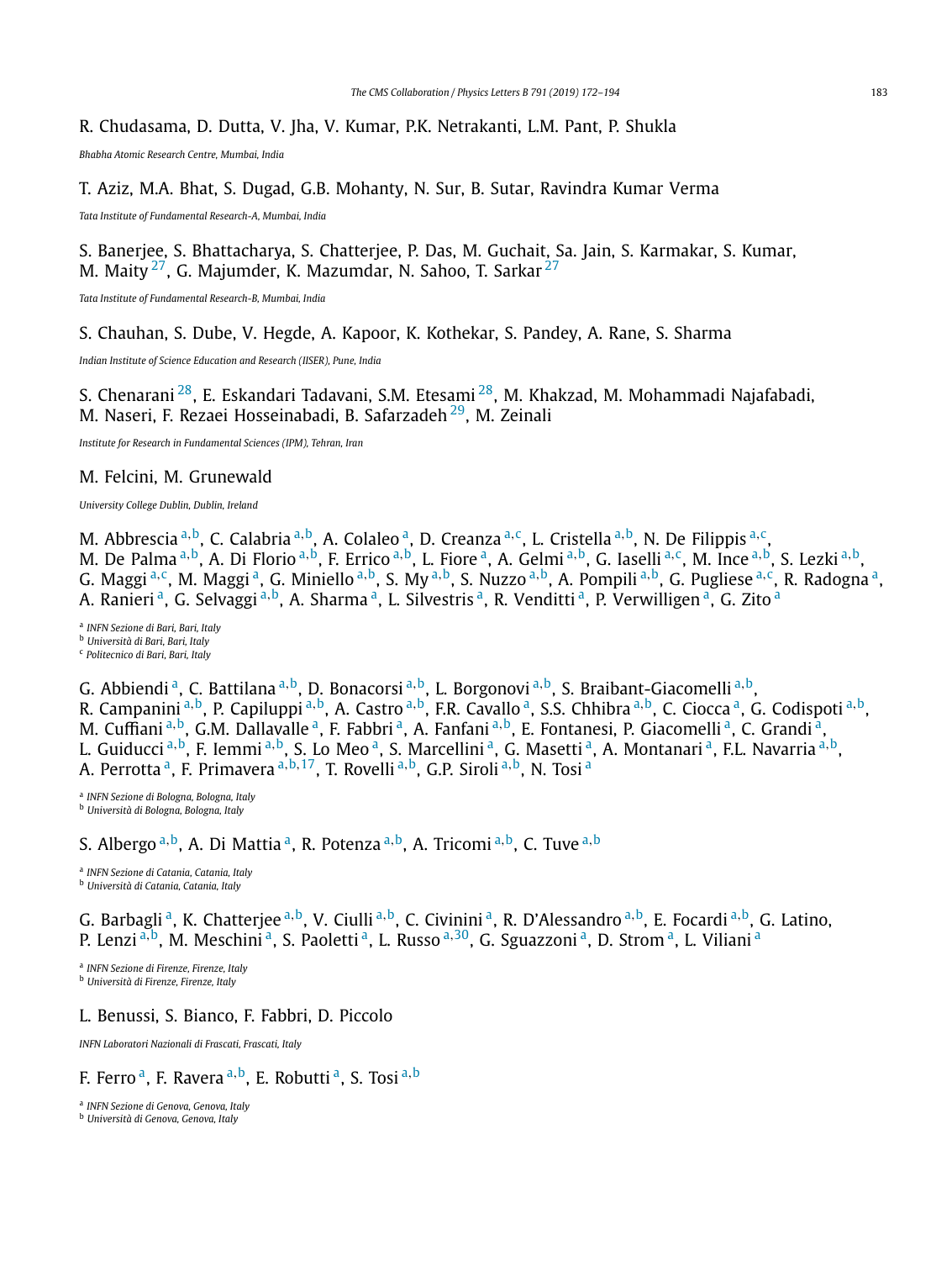A. Benaglia<sup>a</sup>, A. Beschi<sup>b</sup>, F. Brivio<sup>a,b</sup>, V. Ciriolo<sup>a,b,17</sup>, S. Di Guida<sup>a,b,17</sup>, M.E. Dinardo<sup>a,b</sup>, S. Fiorendi<sup>a,b</sup>, S. Gennai <sup>a</sup>, A. Ghezzi <sup>a,b</sup>, P. Govoni <sup>a,b</sup>, M. Malberti <sup>a,b</sup>, S. Malvezzi <sup>a</sup>, A. Massironi <sup>a,b</sup>, D. Menasce <sup>a</sup>, F. Monti, L. Moroni a, M. Paganoni <sup>a</sup>*,*b, D. Pedrini a, S. Ragazzi <sup>a</sup>*,*b, T. Tabarelli de Fatis <sup>a</sup>*,*b, D. Zuolo <sup>a</sup>*,*<sup>b</sup>

<sup>a</sup> *INFN Sezione di Milano-Bicocca, Milano, Italy* <sup>b</sup> *Università di Milano-Bicocca, Milano, Italy*

S. Buontempo <sup>a</sup>, N. Cavallo <sup>a, c</sup>, A. De Iorio <sup>a, b</sup>, A. Di Crescenzo <sup>a, b</sup>, F. Fabozzi <sup>a, c</sup>, F. Fienga <sup>a</sup>, G. Galati <sup>a</sup>, A.O.M. Iorio <sup>a</sup>*,*b, W.A. Khan a, L. Lista a, S. Meola <sup>a</sup>*,*d*,*[17,](#page-21-0) P. Paolucci <sup>a</sup>*,*[17,](#page-21-0) C. Sciacca <sup>a</sup>*,*b, E. Voevodina <sup>a</sup>*,*<sup>b</sup>

<sup>a</sup> *INFN Sezione di Napoli, Napoli, Italy*

<sup>b</sup> *Università di Napoli 'Federico II', Napoli, Italy*

<sup>c</sup> *Università della Basilicata, Potenza, Italy* <sup>d</sup> *Università G. Marconi, Roma, Italy*

P. Azzi a, N. Bacchetta a, D. Bisello <sup>a</sup>*,*b, A. Boletti <sup>a</sup>*,*b, A. Bragagnolo, R. Carlin <sup>a</sup>*,*b, P. Checchia a, M. Dall'Osso a,b, P. De Castro Manzano <sup>a</sup>, T. Dorigo <sup>a</sup>, U. Dosselli <sup>a</sup>, F. Gasparini <sup>a,b</sup>, U. Gasparini <sup>a,b</sup>, A. Gozzelino a, S.Y. Hoh, S. Lacaprara a, P. Lujan, M. Margoni <sup>a</sup>*,*b, A.T. Meneguzzo <sup>a</sup>*,*b, J. Pazzini <sup>a</sup>*,*b, P. Ronchese <sup>a</sup>*,*b, R. Rossin <sup>a</sup>*,*b, F. Simonetto <sup>a</sup>*,*b, A. Tiko, E. Torassa a, M. Zanetti <sup>a</sup>*,*b, P. Zotto <sup>a</sup>*,*b, G. Zumerle <sup>a</sup>*,*<sup>b</sup>

<sup>a</sup> *INFN Sezione di Padova, Padova, Italy*

<sup>b</sup> *Università di Padova, Padova, Italy*

<sup>c</sup> *Università di Trento, Trento, Italy*

A. Braghieri<sup>a</sup>, A. Magnani<sup>a</sup>, P. Montagna<sup>a,b</sup>, S.P. Ratti<sup>a,b</sup>, V. Re<sup>a</sup>, M. Ressegotti<sup>a,b</sup>, C. Riccardi<sup>a,b</sup>, P. Salvini a, I. Vai <sup>a</sup>*,*b, P. Vitulo <sup>a</sup>*,*<sup>b</sup>

<sup>a</sup> *INFN Sezione di Pavia, Pavia, Italy*

<sup>b</sup> *Università di Pavia, Pavia, Italy*

M. Biasini <sup>a</sup>*,*b, G.M. Bilei a, C. Cecchi <sup>a</sup>*,*b, D. Ciangottini <sup>a</sup>*,*b, L. Fanò <sup>a</sup>*,*b, P. Lariccia <sup>a</sup>*,*b, R. Leonardi <sup>a</sup>*,*b, E. Manoni a, G. Mantovani <sup>a</sup>*,*b, V. Mariani <sup>a</sup>*,*b, M. Menichelli a, A. Rossi <sup>a</sup>*,*b, A. Santocchia <sup>a</sup>*,*b, D. Spiga <sup>a</sup>

<sup>a</sup> *INFN Sezione di Perugia, Perugia, Italy*

<sup>b</sup> *Università di Perugia, Perugia, Italy*

K. Androsov<sup>a</sup>, P. Azzurri<sup>a</sup>, G. Bagliesi<sup>a</sup>, L. Bianchini<sup>a</sup>, T. Boccali<sup>a</sup>, L. Borrello, R. Castaldi<sup>a</sup>, M.A. Ciocci<sup>a,b</sup>, R. Dell'Orso a, G. Fedi a, F. Fiori <sup>a</sup>*,*c, L. Giannini <sup>a</sup>*,*c, A. Giassi a, M.T. Grippo a, F. Ligabue <sup>a</sup>*,*c, E. Manca <sup>a</sup>*,*c, G. Mandorli <sup>a</sup>*,*c, A. Messineo <sup>a</sup>*,*b, F. Palla a, A. Rizzi <sup>a</sup>*,*b, P. Spagnolo a, R. Tenchini a, G. Tonelli <sup>a</sup>*,*b, A. Venturi<sup>a</sup>, P.G. Verdini<sup>a</sup>

<sup>a</sup> *INFN Sezione di Pisa, Pisa, Italy*

<sup>b</sup> *Università di Pisa, Pisa, Italy* <sup>c</sup> *Scuola Normale Superiore di Pisa, Pisa, Italy*

L. Barone a,b, F. Cavallari <sup>a</sup>, M. Cipriani <sup>a, b</sup>, D. Del Re <sup>a, b</sup>, E. Di Marco <sup>a, b</sup>, M. Diemoz <sup>a</sup>, S. Gelli <sup>a, b</sup>, E. Longo <sup>a</sup>*,*b, B. Marzocchi <sup>a</sup>*,*b, P. Meridiani a, G. Organtini <sup>a</sup>*,*b, F. Pandolfi a, R. Paramatti <sup>a</sup>*,*b, F. Preiato <sup>a</sup>*,*b, S. Rahatlou <sup>a</sup>*,*b, C. Rovelli a, F. Santanastasio <sup>a</sup>*,*<sup>b</sup>

<sup>a</sup> *INFN Sezione di Roma, Rome, Italy* <sup>b</sup> *Sapienza Università di Roma, Rome, Italy*

N. Amapane <sup>a</sup>*,*b, R. Arcidiacono <sup>a</sup>*,*c, S. Argiro <sup>a</sup>*,*b, M. Arneodo <sup>a</sup>*,*c, N. Bartosik a, R. Bellan <sup>a</sup>*,*b, C. Biino a, N. Cartiglia a, F. Cenna <sup>a</sup>*,*b, S. Cometti a, M. Costa <sup>a</sup>*,*b, R. Covarelli <sup>a</sup>*,*b, N. Demaria a, B. Kiani <sup>a</sup>*,*b, C. Mariotti a, S. Maselli a, E. Migliore <sup>a</sup>*,*b, V. Monaco <sup>a</sup>*,*b, E. Monteil <sup>a</sup>*,*b, M. Monteno a, M.M. Obertino <sup>a</sup>*,*b, L. Pacher <sup>a</sup>*,*b, N. Pastrone a, M. Pelliccioni a, G.L. Pinna Angioni <sup>a</sup>*,*b, A. Romero <sup>a</sup>*,*b, M. Ruspa <sup>a</sup>*,*c, R. Sacchi <sup>a</sup>*,*b, K. Shchelina <sup>a</sup>*,*b, V. Sola a, A. Solano <sup>a</sup>*,*b, D. Soldi <sup>a</sup>*,*b, A. Staiano <sup>a</sup>

<sup>a</sup> *INFN Sezione di Torino, Torino, Italy*

<sup>b</sup> *Università di Torino, Torino, Italy*

<sup>c</sup> *Università del Piemonte Orientale, Novara, Italy*

S. Belforte [a,](#page-13-0) V. Candelise [a](#page-13-0)*,*[b,](#page-13-0) M. Casarsa [a,](#page-13-0) F. Cossutti [a,](#page-13-0) A. Da Rold [a](#page-13-0)*,*[b,](#page-13-0) G. Della Ricca [a](#page-13-0)*,*[b,](#page-13-0) F. Vazzoler [a](#page-13-0)*,*[b,](#page-13-0) A. Z[a](#page-13-0)netti<sup>a</sup>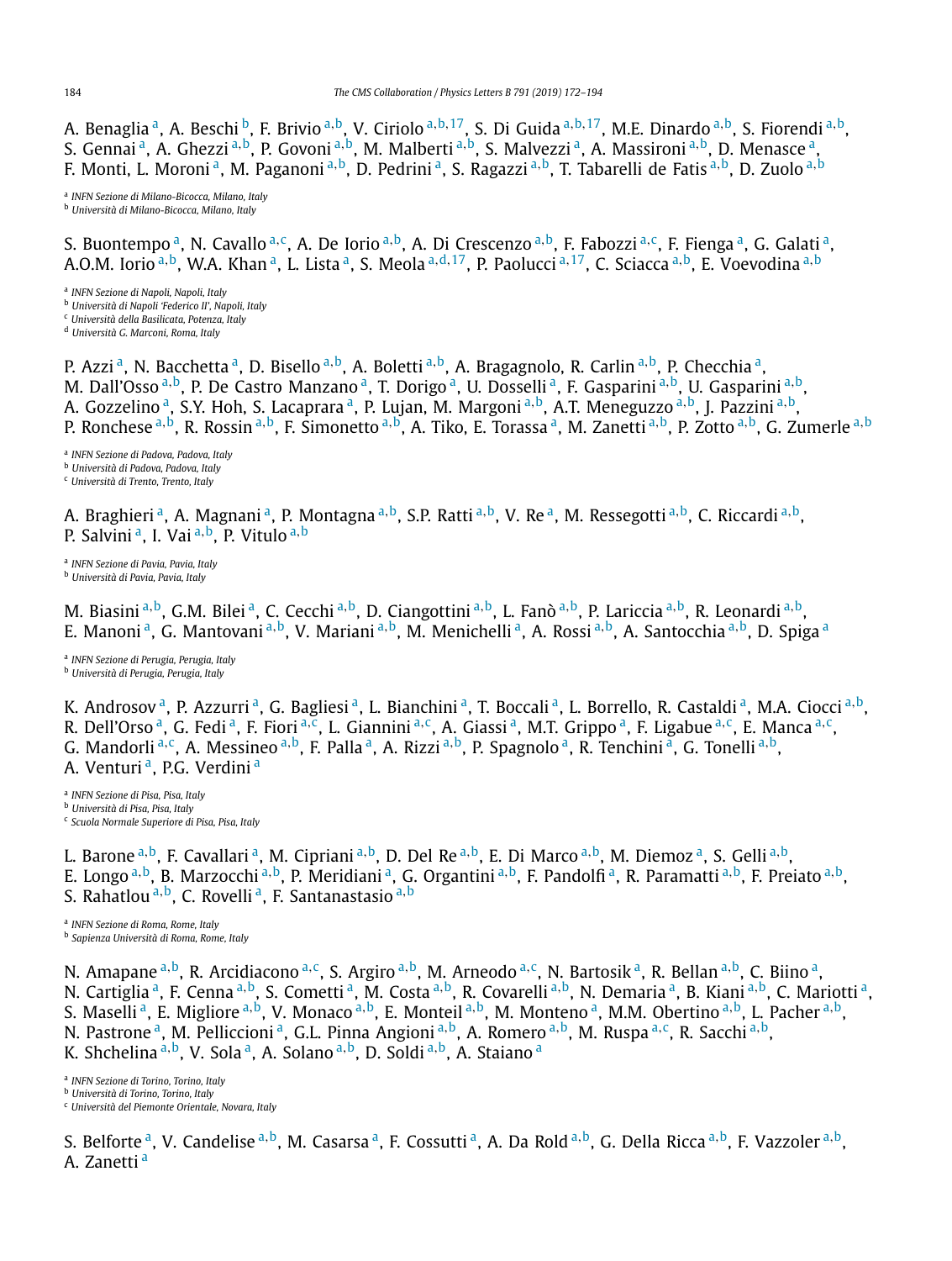<span id="page-13-0"></span><sup>a</sup> *INFN Sezione di Trieste, Trieste, Italy* <sup>b</sup> *Università di Trieste, Trieste, Italy*

D.H. Kim, G.N. Kim, M.S. Kim, J. Lee, S. Lee, S.W. Lee, C.S. Moon, Y.D. Oh, S.I. Pak, S. Sekmen, D.C. Son, Y.C. Yang

*Kyungpook National University, Daegu, Republic of Korea*

# H. Kim, D.H. Moon, G. Oh

*Chonnam National University, Institute for Universe and Elementary Particles, Kwangju, Republic of Korea*

# B. Francois, J. Goh $<sup>31</sup>$ , T.I. Kim</sup>

*Hanyang University, Seoul, Republic of Korea*

S. Cho, S. Choi, Y. Go, D. Gyun, S. Ha, B. Hong, Y. Jo, K. Lee, K.S. Lee, S. Lee, J. Lim, S.K. Park, Y. Roh *Korea University, Seoul, Republic of Korea*

# H.S. Kim

*Sejong University, Seoul, Republic of Korea*

# J. Almond, J. Kim, J.S. Kim, H. Lee, K. Lee, K. Nam, S.B. Oh, B.C. Radburn-Smith, S.h. Seo, U.K. Yang, H.D. Yoo, G.B. Yu

*Seoul National University, Seoul, Republic of Korea*

# D. Jeon, H. Kim, J.H. Kim, J.S.H. Lee, I.C. Park

*University of Seoul, Seoul, Republic of Korea*

# Y. Choi, C. Hwang, J. Lee, I. Yu

*Sungkyunkwan University, Suwon, Republic of Korea*

# V. Dudenas, A. Juodagalvis, J. Vaitkus

*Vilnius University, Vilnius, Lithuania*

# I. Ahmed, Z.A. Ibrahim, M.A.B. Md Ali  $^{32}$ , F. Mohamad Idris  $^{33}$ , W.A.T. Wan Abdullah, M.N. Yusli, Z. Zolkapli

*National Centre for Particle Physics, Universiti Malaya, Kuala Lumpur, Malaysia*

# J.F. Benitez, A. Castaneda Hernandez, J.A. Murillo Quijada

*Universidad de Sonora (UNISON), Hermosillo, Mexico*

H. Castilla-Valdez, E. De La Cruz-Burelo, M.C. Duran-Osuna, I. Heredia-De La Cruz<sup>34</sup>, R. Lopez-Fernandez. J. Mejia Guisao, R.I. Rabadan-Trejo, M. Ramirez-Garcia, G. Ramirez-Sanchez, R. Reyes-Almanza, A. Sanchez-Hernandez

*Centro de Investigacion y de Estudios Avanzados del IPN, Mexico City, Mexico*

# S. Carrillo Moreno, C. Oropeza Barrera, F. Vazquez Valencia

*Universidad Iberoamericana, Mexico City, Mexico*

# J. Eysermans, I. Pedraza, H.A. Salazar Ibarguen, C. Uribe Estrada

*Benemerita Universidad Autonoma de Puebla, Puebla, Mexico*

# A. Morelos Pineda

*Universidad Autónoma de San Luis Potosí, San Luis Potosí, Mexico*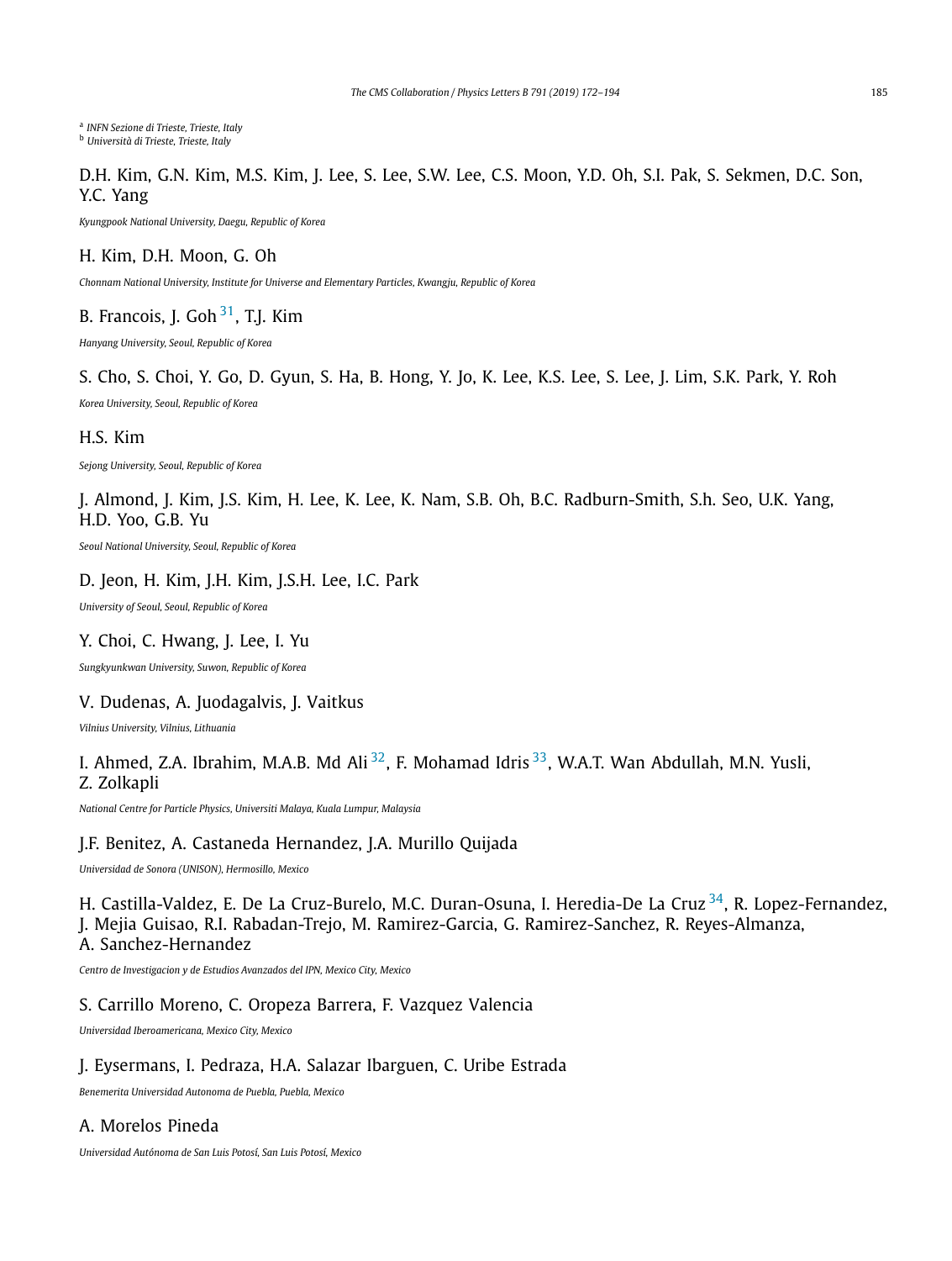# D. Krofcheck

*University of Auckland, Auckland, New Zealand*

### S. Bheesette, P.H. Butler

*University of Canterbury, Christchurch, New Zealand*

## A. Ahmad, M. Ahmad, M.I. Asghar, Q. Hassan, H.R. Hoorani, A. Saddique, M.A. Shah, M. Shoaib, M. Waqas

*National Centre for Physics, Quaid-I-Azam University, Islamabad, Pakistan*

H. Bialkowska, M. Bluj, B. Boimska, T. Frueboes, M. Górski, M. Kazana, M. Szleper, P. Traczyk, P. Zalewski *National Centre for Nuclear Research, Swierk, Poland*

K. Bunkowski, A. Byszuk<sup>[35](#page-21-0)</sup>, K. Doroba, A. Kalinowski, M. Konecki, J. Krolikowski, M. Misiura, M. Olszewski, A. Pyskir, M. Walczak

*Institute of Experimental Physics, Faculty of Physics, University of Warsaw, Warsaw, Poland*

M. Araujo, P. Bargassa, C. Beirão Da Cruz E Silva, A. Di Francesco, P. Faccioli, B. Galinhas, M. Gallinaro, J. Hollar, N. Leonardo, M.V. Nemallapudi, J. Seixas, G. Strong, O. Toldaiev, D. Vadruccio, J. Varela

*Laboratório de Instrumentação e Física Experimental de Partículas, Lisboa, Portugal*

S. Afanasiev, P. Bunin, M. Gavrilenko, I. Golutvin, I. Gorbunov, A. Kamenev, V. Karjavine, A. Lanev, A. Malakhov, V. Matveev [36](#page-21-0)*,*[37,](#page-21-0) P. Moisenz, V. Palichik, V. Perelygin, S. Shmatov, S. Shulha, N. Skatchkov, V. Smirnov, N. Voytishin, A. Zarubin

*Joint Institute for Nuclear Research, Dubna, Russia*

V. Golovtsov, Y. Ivanov, V. Kim<sup>[38](#page-21-0)</sup>, E. Kuznetsova<sup>39</sup>, P. Levchenko, V. Murzin, V. Oreshkin, I. Smirnov, D. Sosnov, V. Sulimov, L. Uvarov, S. Vavilov, A. Vorobyev

*Petersburg Nuclear Physics Institute, Gatchina (St. Petersburg), Russia*

Yu. Andreev, A. Dermenev, S. Gninenko, N. Golubev, A. Karneyeu, M. Kirsanov, N. Krasnikov, A. Pashenkov, D. Tlisov, A. Toropin

*Institute for Nuclear Research, Moscow, Russia*

V. Epshteyn, V. Gavrilov, N. Lychkovskaya, V. Popov, I. Pozdnyakov, G. Safronov, A. Spiridonov, A. Stepennov, V. Stolin, M. Toms, E. Vlasov, A. Zhokin

*Institute for Theoretical and Experimental Physics, Moscow, Russia*

### T. Aushev

*Moscow Institute of Physics and Technology, Moscow, Russia*

R. Chistov<sup>40</sup>, M. Danilov<sup>40</sup>, P. Parygin, D. Philippov, S. Polikarpov<sup>40</sup>, E. Tarkovskii *National Research Nuclear University 'Moscow Engineering Physics Institute' (MEPhI), Moscow, Russia*

V. Andreev, M. Azarkin, I. Dremin [37,](#page-21-0) M. Kirakosyan, S.V. Rusakov, A. Terkulov

*P.N. Lebedev Physical Institute, Moscow, Russia*

A. Baskakov, A. Belyaev, E. Boos, A. Demiyanov, A. Ershov, A. Gribushin, O. Kodolova, V. Korotkikh, I. Lokhtin, I. Miagkov, S. Obraztsov, S. Petrushanko, V. Savrin, A. Snigirev, I. Vardanyan

*Skobeltsyn Institute of Nuclear Physics, Lomonosov Moscow State University, Moscow, Russia*

A. Barnyakov  $^{41}$  $^{41}$  $^{41}$ , V. Blinov  $^{41}$ , T. Dimova  $^{41}$ , L. Kardapoltsev  $^{41}$ , Y. Skovpen  $^{41}$ 

*Novosibirsk State University (NSU), Novosibirsk, Russia*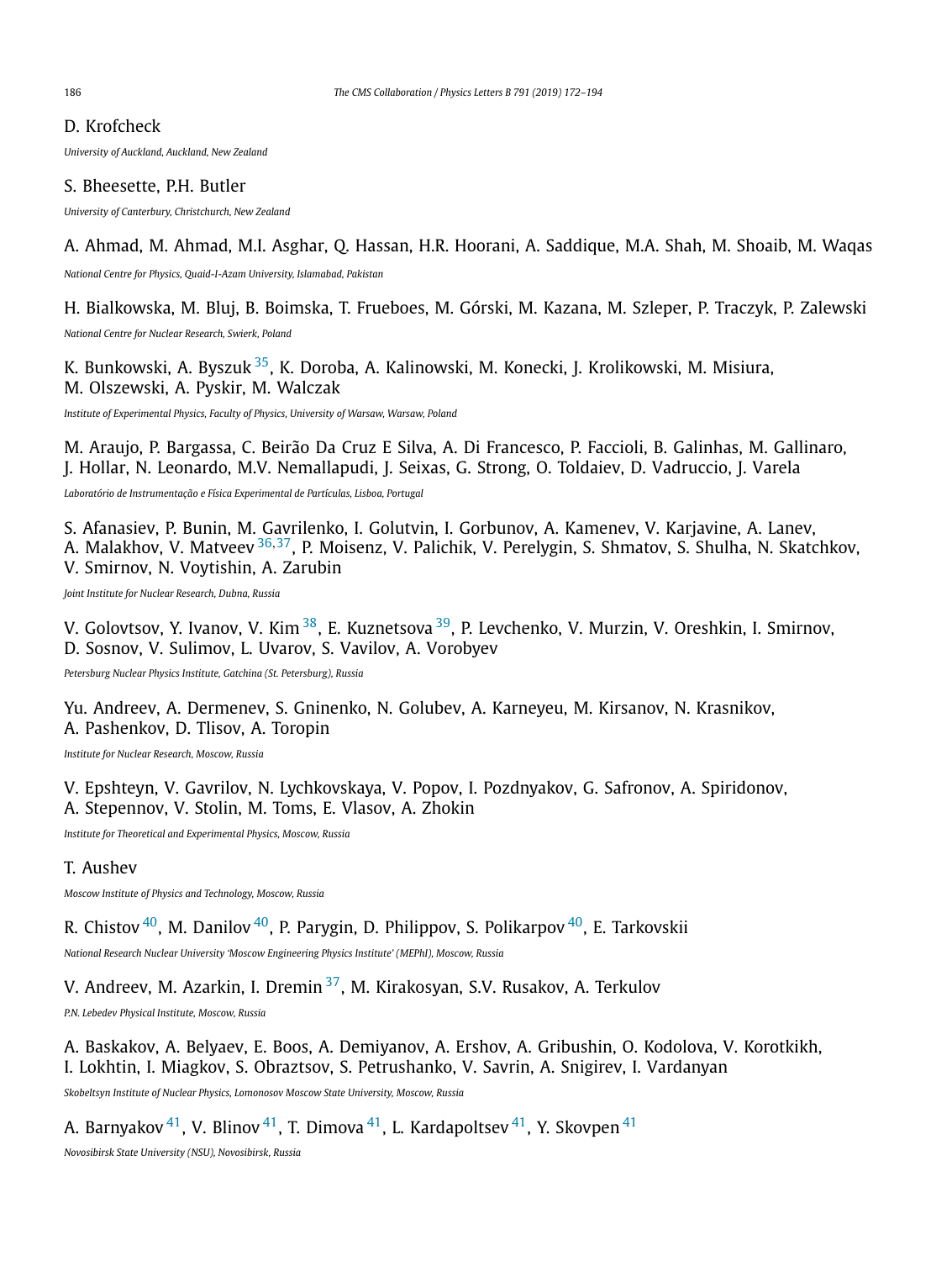I. Azhgirey, I. Bayshev, S. Bitioukov, D. Elumakhov, A. Godizov, V. Kachanov, A. Kalinin, D. Konstantinov, P. Mandrik, V. Petrov, R. Ryutin, S. Slabospitskii, A. Sobol, S. Troshin, N. Tyurin, A. Uzunian, A. Volkov

*Institute for High Energy Physics of National Research Centre 'Kurchatov Institute', Protvino, Russia*

# A. Babaev, S. Baidali, V. Okhotnikov

*National Research Tomsk Polytechnic University, Tomsk, Russia*

# P. Adzic [42,](#page-21-0) P. Cirkovic, D. Devetak, M. Dordevic, J. Milosevic

*University of Belgrade, Faculty of Physics and Vinca Institute of Nuclear Sciences, Belgrade, Serbia*

J. Alcaraz Maestre, A. Álvarez Fernández, I. Bachiller, M. Barrio Luna, J.A. Brochero Cifuentes, M. Cerrada, N. Colino, B. De La Cruz, A. Delgado Peris, C. Fernandez Bedoya, J.P. Fernández Ramos, J. Flix, M.C. Fouz, O. Gonzalez Lopez, S. Goy Lopez, J.M. Hernandez, M.I. Josa, D. Moran, A. Pérez-Calero Yzquierdo, J. Puerta Pelayo, I. Redondo, L. Romero, M.S. Soares, A. Triossi

*Centro de Investigaciones Energéticas Medioambientales y Tecnológicas (CIEMAT), Madrid, Spain*

# C. Albajar, J.F. de Trocóniz

*Universidad Autónoma de Madrid, Madrid, Spain*

J. Cuevas, C. Erice, J. Fernandez Menendez, S. Folgueras, I. Gonzalez Caballero, J.R. González Fernández, E. Palencia Cortezon, V. Rodríguez Bouza, S. Sanchez Cruz, P. Vischia, J.M. Vizan Garcia

*Universidad de Oviedo, Oviedo, Spain*

I.J. Cabrillo, A. Calderon, B. Chazin Quero, J. Duarte Campderros, M. Fernandez, P.J. Fernández Manteca, A. García Alonso, J. Garcia-Ferrero, G. Gomez, A. Lopez Virto, J. Marco, C. Martinez Rivero, P. Martinez Ruiz del Arbol, F. Matorras, J. Piedra Gomez, C. Prieels, T. Rodrigo, A. Ruiz-Jimeno, L. Scodellaro, N. Trevisani, I. Vila, R. Vilar Cortabitarte

*Instituto de Física de Cantabria (IFCA), CSIC-Universidad de Cantabria, Santander, Spain*

### N. Wickramage

*University of Ruhuna, Department of Physics, Matara, Sri Lanka*

D. Abbaneo, B. Akgun, E. Auffray, G. Auzinger, P. Baillon, A.H. Ball, D. Barney, J. Bendavid, M. Bianco, A. Bocci, C. Botta, E. Brondolin, T. Camporesi, M. Cepeda, G. Cerminara, E. Chapon, Y. Chen, G. Cucciati, D. d'Enterria, A. Dabrowski, N. Daci, V. Daponte, A. David, A. De Roeck, N. Deelen, M. Dobson, M. Dünser, N. Dupont, A. Elliott-Peisert, P. Everaerts, F. Fallavollita<sup>43</sup>, D. Fasanella, G. Franzoni, J. Fulcher, W. Funk, D. Gigi, A. Gilbert, K. Gill, F. Glege, M. Guilbaud, D. Gulhan, J. Hegeman, C. Heidegger, V. Innocente, A. Jafari, P. Janot, O. Karacheban [20,](#page-21-0) J. Kieseler, A. Kornmayer, M. Krammer [1,](#page-21-0) C. Lange, P. Lecoq, C. Lourenço, L. Malgeri, M. Mannelli, F. Meijers, J.A. Merlin, S. Mersi, E. Meschi, P. Milenovic<sup>44</sup>, F. Moortgat, M. Mulders, J. Ngadiuba, S. Nourbakhsh, S. Orfanelli, L. Orsini, F. Pantaleo [17,](#page-21-0) L. Pape, E. Perez, M. Peruzzi, A. Petrilli, G. Petrucciani, A. Pfeiffer, M. Pierini, F.M. Pitters, D. Rabady, A. Racz, T. Reis, G. Rolandi [45,](#page-21-0) M. Rovere, H. Sakulin, C. Schäfer, C. Schwick, M. Seidel, M. Selvaggi, A. Sharma, P. Silva, P. Sphicas<sup>46</sup>, A. Stakia, J. Steggemann, M. Tosi, D. Treille, A. Tsirou, V. Veckalns<sup>47</sup>, M. Verzetti, W.D. Zeuner

*CERN, European Organization for Nuclear Research, Geneva, Switzerland*

L. Caminada [48,](#page-21-0) K. Deiters, W. Erdmann, R. Horisberger, Q. Ingram, H.C. Kaestli, D. Kotlinski, U. Langenegger, T. Rohe, S.A. Wiederkehr

*Paul Scherrer Institut, Villigen, Switzerland*

M. Backhaus, L. Bäni, P. Berger, N. Chernyavskaya, G. Dissertori, M. Dittmar, M. Donegà, C. Dorfer, T.A. Gómez Espinosa, C. Grab, D. Hits, T. Klijnsma, W. Lustermann, R.A. Manzoni, M. Marionneau,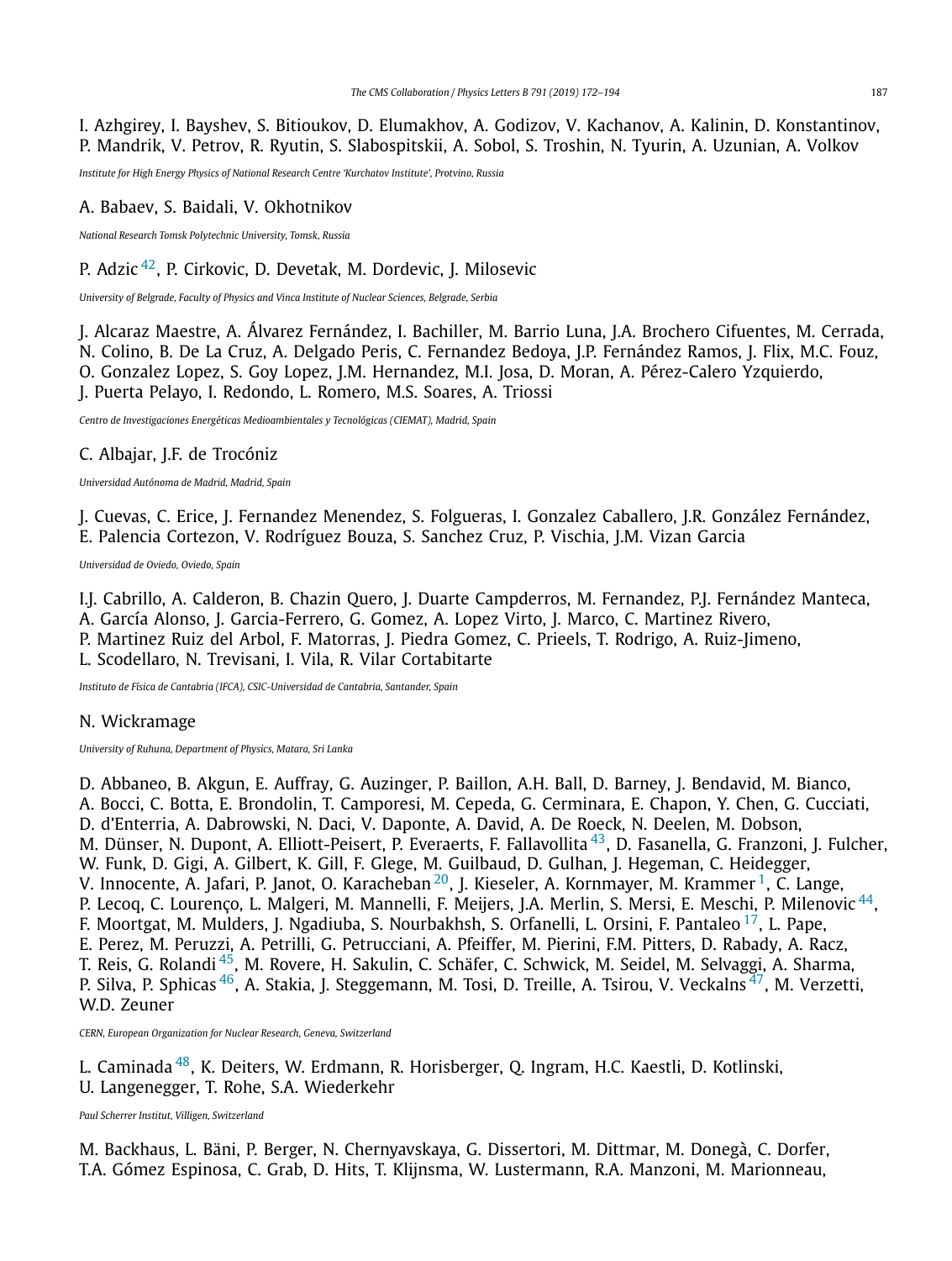M.T. Meinhard, F. Micheli, P. Musella, F. Nessi-Tedaldi, J. Pata, F. Pauss, G. Perrin, L. Perrozzi, S. Pigazzini, M. Quittnat, C. Reissel, D. Ruini, D.A. Sanz Becerra, M. Schönenberger, L. Shchutska, V.R. Tavolaro, K. Theofilatos, M.L. Vesterbacka Olsson, R. Wallny, D.H. Zhu

*ETH Zurich - Institute for Particle Physics and Astrophysics (IPA), Zurich, Switzerland*

T.K. Aarrestad, C. Amsler<sup>49</sup>, D. Brzhechko, M.F. Canelli, A. De Cosa, R. Del Burgo, S. Donato. C. Galloni. T. Hreus, B. Kilminster, S. Leontsinis, I. Neutelings, G. Rauco, P. Robmann, D. Salerno, K. Schweiger, C. Seitz, Y. Takahashi, A. Zucchetta

*Universität Zürich, Zurich, Switzerland*

Y.H. Chang, K.y. Cheng, T.H. Doan, R. Khurana, C.M. Kuo, W. Lin, A. Pozdnyakov, S.S. Yu

*National Central University, Chung-Li, Taiwan*

P. Chang, Y. Chao, K.F. Chen, P.H. Chen, W.-S. Hou, Arun Kumar, Y.F. Liu, R.-S. Lu, E. Paganis, A. Psallidas, A. Steen

*National Taiwan University (NTU), Taipei, Taiwan*

### B. Asavapibhop, N. Srimanobhas, N. Suwonjandee

*Chulalongkorn University, Faculty of Science, Department of Physics, Bangkok, Thailand*

M.N. Bakirci [50,](#page-21-0) A. Bat, F. Boran, S. Damarseckin, Z.S. Demiroglu, F. Dolek, C. Dozen, E. Eskut, S. Girgis, G. Gokbulut, Y. Guler, E. Gurpinar, I. Hos  $^{-51}$ , C. Isik, E.E. Kangal  $^{-52}$ , O. Kara, U. Kiminsu, M. Oglakci, G. Onengut, K. Ozdemir [53,](#page-21-0) S. Ozturk [50,](#page-21-0) D. Sunar Cerci [54,](#page-21-0) B. Tali [54,](#page-21-0) U.G. Tok, H. Topakli [50,](#page-21-0) S. Turkcapar, I.S. Zorbakir, C. Zorbilmez

*Çukurova University, Physics Department, Science and Art Faculty, Adana, Turkey*

# B. Isildak [55,](#page-21-0) G. Karapinar [56,](#page-21-0) M. Yalvac, M. Zeyrek

*Middle East Technical University, Physics Department, Ankara, Turkey*

# I.O. Atakisi, E. Gülmez, M. Kaya  $^{57}$  $^{57}$  $^{57}$ , O. Kaya  $^{58}$ , S. Ozkorucuklu  $^{59}$ , S. Tekten, E.A. Yetkin  $^{60}$  $^{60}$  $^{60}$

*Bogazici University, Istanbul, Turkey*

# M.N. Agaras, A. Cakir, K. Cankocak, Y. Komurcu, S. Sen <sup>[61](#page-21-0)</sup>

*Istanbul Technical University, Istanbul, Turkey*

# B. Grynyov

*Institute for Scintillation Materials of National Academy of Science of Ukraine, Kharkov, Ukraine*

### L. Levchuk

*National Scientific Center, Kharkov Institute of Physics and Technology, Kharkov, Ukraine*

F. Ball, L. Beck, J.J. Brooke, D. Burns, E. Clement, D. Cussans, O. Davignon, H. Flacher, J. Goldstein, G.P. Heath, H.F. Heath, L. Kreczko, D.M. Newbold <sup>62</sup>, S. Paramesvaran, B. Penning, T. Sakuma, D. Smith, V.J. Smith, J. Taylor, A. Titterton

*University of Bristol, Bristol, United Kingdom*

A. Belyaev<sup>63</sup>, C. Brew, R.M. Brown, D. Cieri, D.J.A. Cockerill, J.A. Coughlan, K. Harder, S. Harper, J. Linacre, E. Olaiya, D. Petyt, C.H. Shepherd-Themistocleous, A. Thea, I.R. Tomalin, T. Williams, W.J. Womersley

*Rutherford Appleton Laboratory, Didcot, United Kingdom*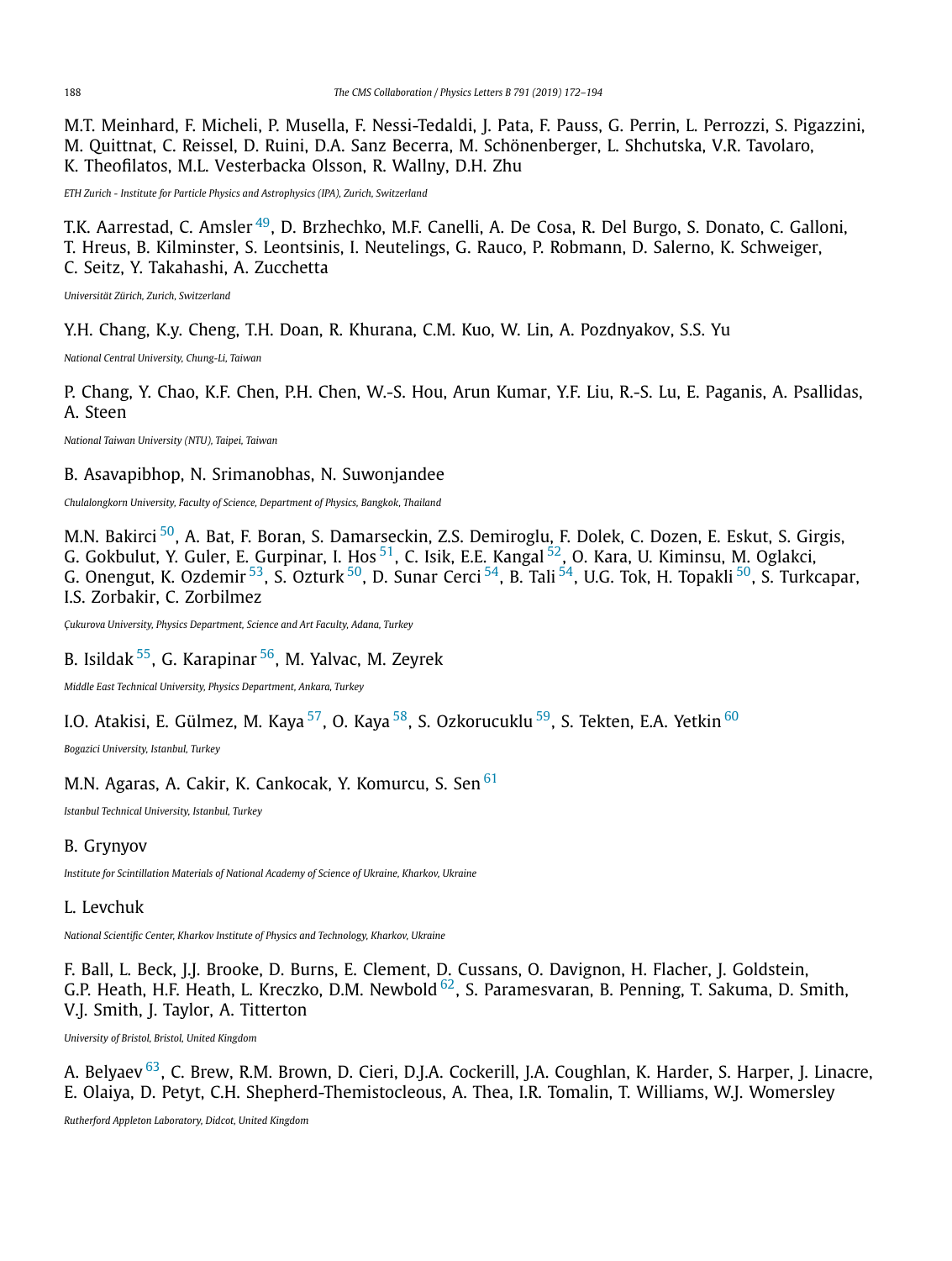R. Bainbridge, P. Bloch, J. Borg, S. Breeze, O. Buchmuller, A. Bundock, D. Colling, P. Dauncey, G. Davies, M. Della Negra, R. Di Maria, G. Hall, G. Iles, T. James, M. Komm, C. Laner, L. Lyons, A.-M. Magnan, S. Malik, A. Martelli, J. Nash  $64$ , A. Nikitenko<sup>7</sup>, V. Palladino, M. Pesaresi, D.M. Raymond, A. Richards, A. Rose, E. Scott, C. Seez, A. Shtipliyski, G. Singh, M. Stoye, T. Strebler, S. Summers, A. Tapper, K. Uchida, T. Virdee [17,](#page-21-0) N. Wardle, D. Winterbottom, J. Wright, S.C. Zenz

*Imperial College, London, United Kingdom*

J.E. Cole, P.R. Hobson, A. Khan, P. Kyberd, C.K. Mackay, A. Morton, I.D. Reid, L. Teodorescu, S. Zahid

*Brunel University, Uxbridge, United Kingdom*

# K. Call, J. Dittmann, K. Hatakeyama, H. Liu, C. Madrid, B. Mcmaster, N. Pastika, C. Smith

*Baylor University, Waco, USA*

### R. Bartek, A. Dominguez

*Catholic University of America, Washington DC, USA*

# A. Buccilli, S.I. Cooper, C. Henderson, P. Rumerio, C. West

*The University of Alabama, Tuscaloosa, USA*

D. Arcaro, T. Bose, D. Gastler, D. Pinna, D. Rankin, C. Richardson, J. Rohlf, L. Sulak, D. Zou

*Boston University, Boston, USA*

G. Benelli, X. Coubez, D. Cutts, M. Hadley, J. Hakala, U. Heintz, J.M. Hogan <sup>65</sup>, K.H.M. Kwok, E. Laird, G. Landsberg, J. Lee, Z. Mao, M. Narain, S. Sagir [66,](#page-22-0) R. Syarif, E. Usai, D. Yu

*Brown University, Providence, USA*

R. Band, C. Brainerd, R. Breedon, D. Burns, M. Calderon De La Barca Sanchez, M. Chertok, J. Conway, R. Conway, P.T. Cox, R. Erbacher, C. Flores, G. Funk, W. Ko, O. Kukral, R. Lander, M. Mulhearn, D. Pellett, J. Pilot, S. Shalhout, M. Shi, D. Stolp, D. Taylor, K. Tos, M. Tripathi, Z. Wang, F. Zhang

*University of California, Davis, Davis, USA*

M. Bachtis, C. Bravo, R. Cousins, A. Dasgupta, A. Florent, J. Hauser, M. Ignatenko, N. Mccoll, S. Regnard, D. Saltzberg, C. Schnaible, V. Valuev

*University of California, Los Angeles, USA*

E. Bouvier, K. Burt, R. Clare, J.W. Gary, S.M.A. Ghiasi Shirazi, G. Hanson, G. Karapostoli, E. Kennedy, F. Lacroix, O.R. Long, M. Olmedo Negrete, M.I. Paneva, W. Si, L. Wang, H. Wei, S. Wimpenny, B.R. Yates

*University of California, Riverside, Riverside, USA*

J.G. Branson, P. Chang, S. Cittolin, M. Derdzinski, R. Gerosa, D. Gilbert, B. Hashemi, A. Holzner, D. Klein, G. Kole, V. Krutelyov, J. Letts, M. Masciovecchio, D. Olivito, S. Padhi, M. Pieri, M. Sani, V. Sharma, S. Simon, M. Tadel, A. Vartak, S. Wasserbaech [67,](#page-22-0) J. Wood, F. Würthwein, A. Yagil, G. Zevi Della Porta

*University of California, San Diego, La Jolla, USA*

N. Amin, R. Bhandari, J. Bradmiller-Feld, C. Campagnari, M. Citron, A. Dishaw, V. Dutta, M. Franco Sevilla, L. Gouskos, R. Heller, J. Incandela, A. Ovcharova, H. Qu, J. Richman, D. Stuart, I. Suarez, S. Wang, J. Yoo

*University of California, Santa Barbara, Department of Physics, Santa Barbara, USA*

D. Anderson, A. Bornheim, J.M. Lawhorn, H.B. Newman, T.Q. Nguyen, M. Spiropulu, J.R. Vlimant, R. Wilkinson, S. Xie, Z. Zhang, R.Y. Zhu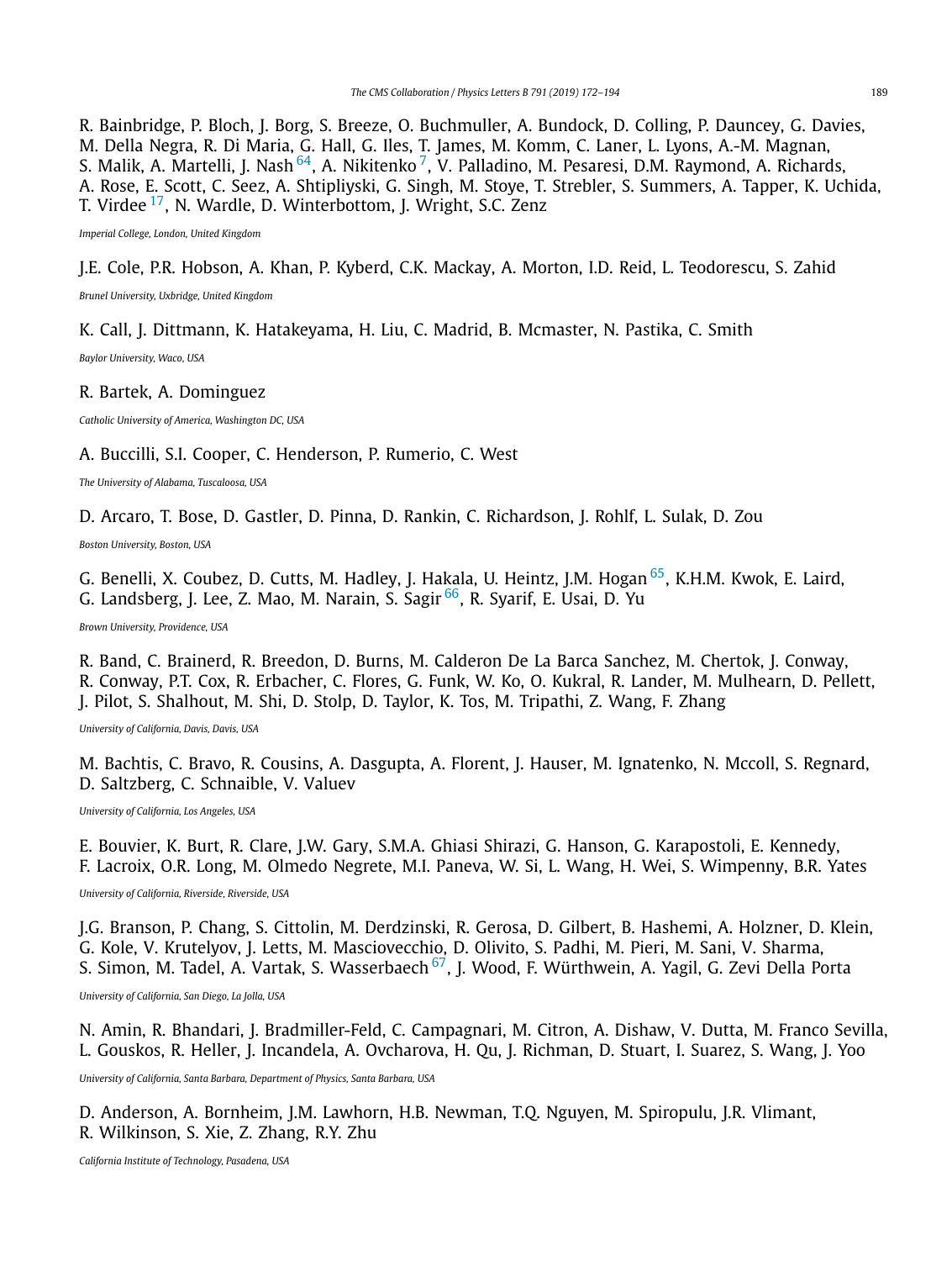# M.B. Andrews, T. Ferguson, T. Mudholkar, M. Paulini, M. Sun, I. Vorobiev, M. Weinberg

*Carnegie Mellon University, Pittsburgh, USA*

J.P. Cumalat, W.T. Ford, F. Jensen, A. Johnson, M. Krohn, E. MacDonald, T. Mulholland, R. Patel, A. Perloff, K. Stenson, K.A. Ulmer, S.R. Wagner

*University of Colorado Boulder, Boulder, USA*

J. Alexander, J. Chaves, Y. Cheng, J. Chu, A. Datta, K. Mcdermott, N. Mirman, J.R. Patterson, D. Quach, A. Rinkevicius, A. Ryd, L. Skinnari, L. Soffi, S.M. Tan, Z. Tao, J. Thom, J. Tucker, P. Wittich, M. Zientek *Cornell University, Ithaca, USA*

S. Abdullin, M. Albrow, M. Alyari, G. Apollinari, A. Apresyan, A. Apyan, S. Banerjee, L.A.T. Bauerdick, A. Beretvas, J. Berryhill, P.C. Bhat, K. Burkett, J.N. Butler, A. Canepa, G.B. Cerati, H.W.K. Cheung, F. Chlebana, M. Cremonesi, J. Duarte, V.D. Elvira, J. Freeman, Z. Gecse, E. Gottschalk, L. Gray, D. Green, S. Grünendahl, O. Gutsche, J. Hanlon, R.M. Harris, S. Hasegawa, J. Hirschauer, Z. Hu, B. Jayatilaka, S. Jindariani, M. Johnson, U. Joshi, B. Klima, M.J. Kortelainen, B. Kreis, S. Lammel, D. Lincoln, R. Lipton, M. Liu, T. Liu, J. Lykken, K. Maeshima, J.M. Marraffino, D. Mason, P. McBride, P. Merkel, S. Mrenna, S. Nahn, V. O'Dell, K. Pedro, C. Pena, O. Prokofyev, G. Rakness, L. Ristori, A. Savoy-Navarro [68,](#page-22-0) B. Schneider, E. Sexton-Kennedy, A. Soha, W.J. Spalding, L. Spiegel, S. Stoynev, J. Strait, N. Strobbe, L. Taylor, S. Tkaczyk, N.V. Tran, L. Uplegger, E.W. Vaandering, C. Vernieri, M. Verzocchi, R. Vidal, M. Wang, H.A. Weber, A. Whitbeck

*Fermi National Accelerator Laboratory, Batavia, USA*

D. Acosta, P. Avery, P. Bortignon, D. Bourilkov, A. Brinkerhoff, L. Cadamuro, A. Carnes, M. Carver, D. Curry, R.D. Field, S.V. Gleyzer, B.M. Joshi, J. Konigsberg, A. Korytov, K.H. Lo, P. Ma, K. Matchev, H. Mei, G. Mitselmakher, D. Rosenzweig, K. Shi, D. Sperka, J. Wang, S. Wang, X. Zuo

*University of Florida, Gainesville, USA*

Y.R. Joshi, S. Linn

*Florida International University, Miami, USA*

A. Ackert, T. Adams, A. Askew, S. Hagopian, V. Hagopian, K.F. Johnson, T. Kolberg, G. Martinez, T. Perry, H. Prosper, A. Saha, C. Schiber, R. Yohay

*Florida State University, Tallahassee, USA*

M.M. Baarmand, V. Bhopatkar, S. Colafranceschi, M. Hohlmann, D. Noonan, M. Rahmani, T. Roy, F. Yumiceva

*Florida Institute of Technology, Melbourne, USA*

M.R. Adams, L. Apanasevich, D. Berry, R.R. Betts, R. Cavanaugh, X. Chen, S. Dittmer, O. Evdokimov, C.E. Gerber, D.A. Hangal, D.J. Hofman, K. Jung, J. Kamin, C. Mills, I.D. Sandoval Gonzalez, M.B. Tonjes, H. Trauger, N. Varelas, H. Wang, X. Wang, Z. Wu, J. Zhang

*University of Illinois at Chicago (UIC), Chicago, USA*

M. Alhusseini, B. Bilki <sup>69</sup>, W. Clarida, K. Dilsiz <sup>70</sup>, S. Durgut, R.P. Gandrajula, M. Haytmyradov, V. Khristenko, J.-P. Merlo, A. Mestvirishvili, A. Moeller, J. Nachtman, H. Ogul [71,](#page-22-0) Y. Onel, F. Ozok [72,](#page-22-0) A. Penzo, C. Snyder, E. Tiras, J. Wetzel

*The University of Iowa, Iowa City, USA*

B. Blumenfeld, A. Cocoros, N. Eminizer, D. Fehling, L. Feng, A.V. Gritsan, W.T. Hung, P. Maksimovic, J. Roskes, U. Sarica, M. Swartz, M. Xiao, C. You

*Johns Hopkins University, Baltimore, USA*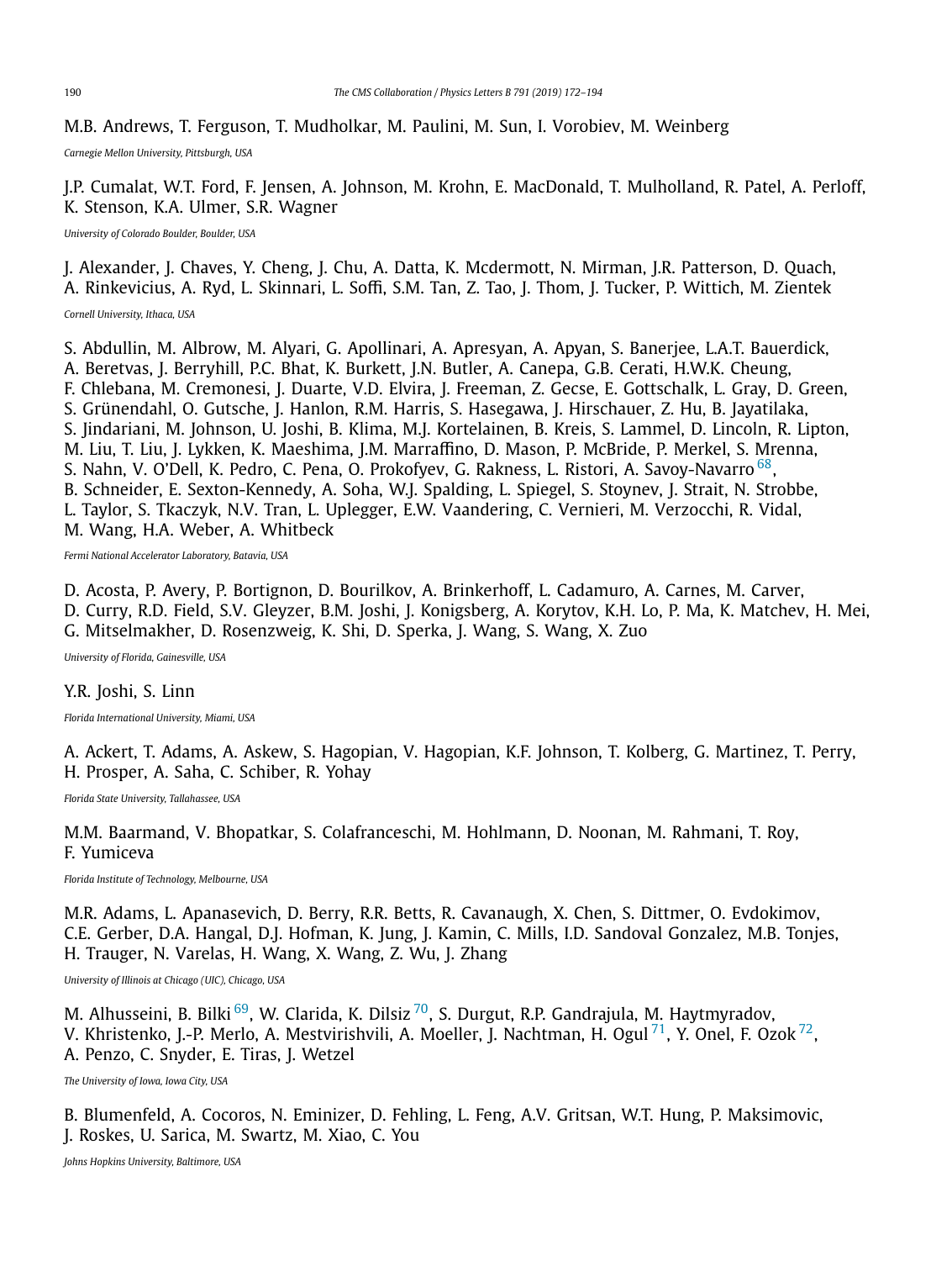A. Al-bataineh, P. Baringer, A. Bean, S. Boren, J. Bowen, A. Bylinkin, J. Castle, S. Khalil, A. Kropivnitskaya, D. Majumder, W. Mcbrayer, M. Murray, C. Rogan, S. Sanders, E. Schmitz, J.D. Tapia Takaki, Q. Wang

*The University of Kansas, Lawrence, USA*

S. Duric, A. Ivanov, K. Kaadze, D. Kim, Y. Maravin, D.R. Mendis, T. Mitchell, A. Modak, A. Mohammadi, L.K. Saini, N. Skhirtladze

*Kansas State University, Manhattan, USA*

### F. Rebassoo, D. Wright

*Lawrence Livermore National Laboratory, Livermore, USA*

A. Baden, O. Baron, A. Belloni, S.C. Eno, Y. Feng, C. Ferraioli, N.J. Hadley, S. Jabeen, G.Y. Jeng, R.G. Kellogg, J. Kunkle, A.C. Mignerey, S. Nabili, F. Ricci-Tam, Y.H. Shin, A. Skuja, S.C. Tonwar, K. Wong

*University of Maryland, College Park, USA*

D. Abercrombie, B. Allen, V. Azzolini, A. Baty, G. Bauer, R. Bi, S. Brandt, W. Busza, I.A. Cali, M. D'Alfonso, Z. Demiragli, G. Gomez Ceballos, M. Goncharov, P. Harris, D. Hsu, M. Hu, Y. Iiyama, G.M. Innocenti, M. Klute, D. Kovalskyi, Y.-J. Lee, P.D. Luckey, B. Maier, A.C. Marini, C. Mcginn, C. Mironov, S. Narayanan, X. Niu, C. Paus, C. Roland, G. Roland, G.S.F. Stephans, K. Sumorok, K. Tatar, D. Velicanu, J. Wang, T.W. Wang, B. Wyslouch, S. Zhaozhong

*Massachusetts Institute of Technology, Cambridge, USA*

A.C. Benvenuti [†,](#page-21-0) R.M. Chatterjee, A. Evans, P. Hansen, J. Hiltbrand, Sh. Jain, S. Kalafut, Y. Kubota, Z. Lesko, J. Mans, N. Ruckstuhl, R. Rusack, M.A. Wadud

*University of Minnesota, Minneapolis, USA*

# J.G. Acosta, S. Oliveros

*University of Mississippi, Oxford, USA*

E. Avdeeva, K. Bloom, D.R. Claes, C. Fangmeier, F. Golf, R. Gonzalez Suarez, R. Kamalieddin, I. Kravchenko, J. Monroy, J.E. Siado, G.R. Snow, B. Stieger

*University of Nebraska-Lincoln, Lincoln, USA*

A. Godshalk, C. Harrington, I. Iashvili, A. Kharchilava, C. Mclean, D. Nguyen, A. Parker, S. Rappoccio, B. Roozbahani

*State University of New York at Buffalo, Buffalo, USA*

G. Alverson, E. Barberis, C. Freer, Y. Haddad, A. Hortiangtham, D.M. Morse, T. Orimoto, R. Teixeira De Lima, T. Wamorkar, B. Wang, A. Wisecarver, D. Wood

*Northeastern University, Boston, USA*

S. Bhattacharya, O. Charaf, K.A. Hahn, N. Mucia, N. Odell, M.H. Schmitt, K. Sung, M. Trovato, M. Velasco *Northwestern University, Evanston, USA*

R. Bucci, N. Dev, M. Hildreth, K. Hurtado Anampa, C. Jessop, D.J. Karmgard, N. Kellams, K. Lannon, W. Li, N. Loukas, N. Marinelli, F. Meng, C. Mueller, Y. Musienko <sup>36</sup>, M. Planer, A. Reinsvold, R. Ruchti, P. Siddireddy, G. Smith, S. Taroni, M. Wayne, A. Wightman, M. Wolf, A. Woodard

*University of Notre Dame, Notre Dame, USA*

J. Alimena, L. Antonelli, B. Bylsma, L.S. Durkin, S. Flowers, B. Francis, A. Hart, C. Hill, W. Ji, T.Y. Ling, W. Luo, B.L. Winer

*The Ohio State University, Columbus, USA*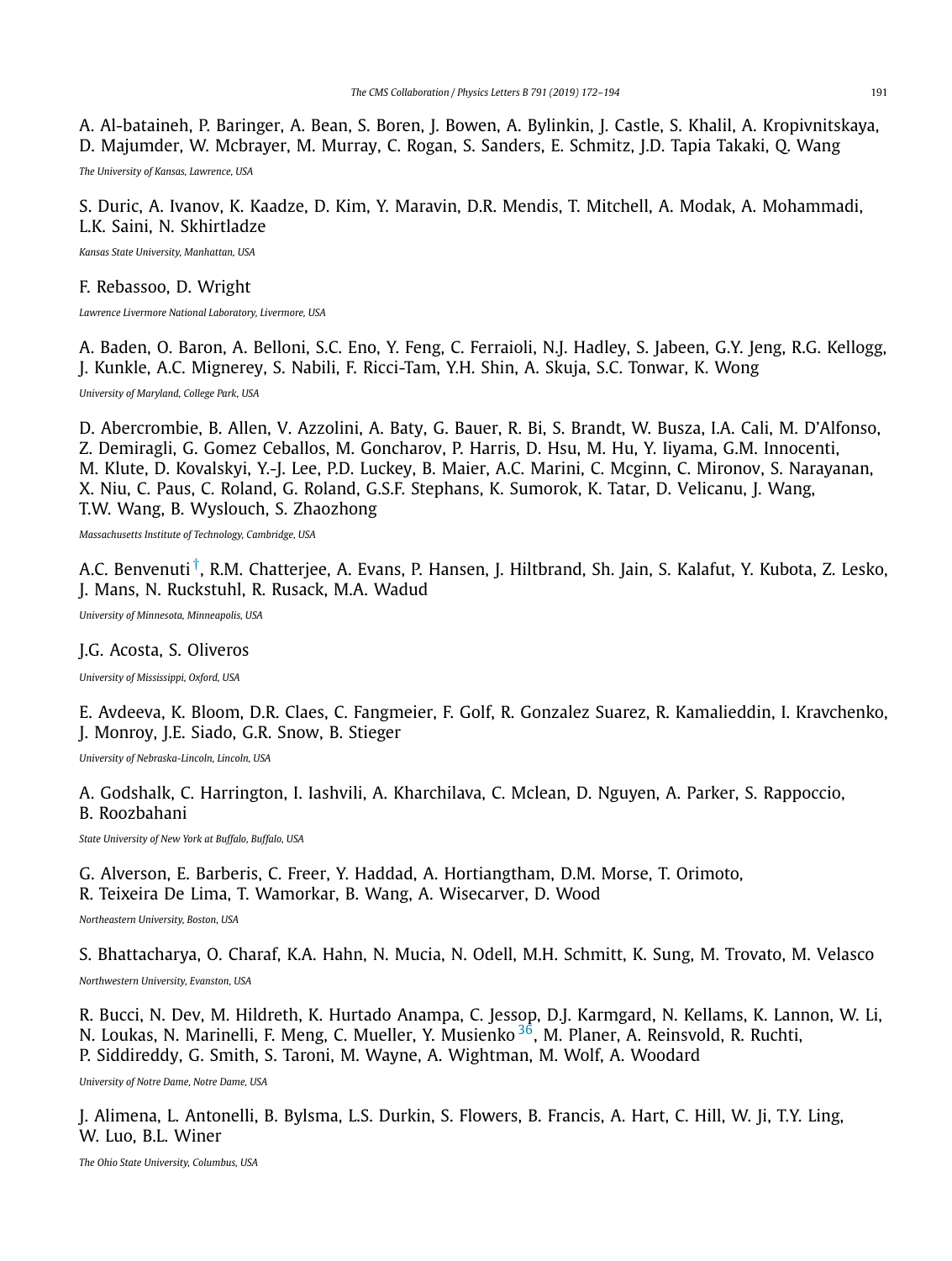S. Cooperstein, P. Elmer, J. Hardenbrook, S. Higginbotham, A. Kalogeropoulos, D. Lange, M.T. Lucchini, J. Luo, D. Marlow, K. Mei, I. Ojalvo, J. Olsen, C. Palmer, P. Piroué, J. Salfeld-Nebgen, D. Stickland, C. Tully

*Princeton University, Princeton, USA*

#### S. Malik, S. Norberg

*University of Puerto Rico, Mayaguez, USA*

A. Barker, V.E. Barnes, S. Das, L. Gutay, M. Jones, A.W. Jung, A. Khatiwada, B. Mahakud, D.H. Miller, N. Neumeister, C.C. Peng, S. Piperov, H. Qiu, J.F. Schulte, J. Sun, F. Wang, R. Xiao, W. Xie

*Purdue University, West Lafayette, USA*

#### T. Cheng, J. Dolen, N. Parashar

*Purdue University Northwest, Hammond, USA*

Z. Chen, K.M. Ecklund, S. Freed, F.J.M. Geurts, M. Kilpatrick, W. Li, B.P. Padley, R. Redjimi, J. Roberts, J. Rorie, W. Shi, Z. Tu, J. Zabel, A. Zhang

*Rice University, Houston, USA*

A. Bodek, P. de Barbaro, R. Demina, Y.t. Duh, J.L. Dulemba, C. Fallon, T. Ferbel, M. Galanti, A. Garcia-Bellido, J. Han, O. Hindrichs, A. Khukhunaishvili, P. Tan, R. Taus

*University of Rochester, Rochester, USA*

A. Agapitos, J.P. Chou, Y. Gershtein, E. Halkiadakis, M. Heindl, E. Hughes, S. Kaplan, R. Kunnawalkam Elayavalli, S. Kyriacou, A. Lath, R. Montalvo, K. Nash, M. Osherson, H. Saka, S. Salur, S. Schnetzer, D. Sheffield, S. Somalwar, R. Stone, S. Thomas, P. Thomassen, M. Walker

*Rutgers, The State University of New Jersey, Piscataway, USA*

A.G. Delannoy, J. Heideman, G. Riley, S. Spanier

*University of Tennessee, Knoxville, USA*

O. Bouhali [73,](#page-22-0) A. Celik, M. Dalchenko, M. De Mattia, A. Delgado, S. Dildick, R. Eusebi, J. Gilmore, T. Huang, T. Kamon  $^{74}$ , S. Luo, R. Mueller, D. Overton, L. Perniè, D. Rathjens, A. Safonov

*Texas A&M University, College Station, USA*

N. Akchurin, J. Damgov, F. De Guio, P.R. Dudero, S. Kunori, K. Lamichhane, S.W. Lee, T. Mengke, S. Muthumuni, T. Peltola, S. Undleeb, I. Volobouev, Z. Wang

*Texas Tech University, Lubbock, USA*

S. Greene, A. Gurrola, R. Janjam, W. Johns, C. Maguire, A. Melo, H. Ni, K. Padeken, J.D. Ruiz Alvarez, P. Sheldon, S. Tuo, J. Velkovska, M. Verweij, Q. Xu

*Vanderbilt University, Nashville, USA*

M.W. Arenton, P. Barria, B. Cox, R. Hirosky, M. Joyce, A. Ledovskoy, H. Li, C. Neu, T. Sinthuprasith, Y. Wang, E. Wolfe, F. Xia

*University of Virginia, Charlottesville, USA*

# R. Harr, P.E. Karchin, N. Poudyal, J. Sturdy, P. Thapa, S. Zaleski

*Wayne State University, Detroit, USA*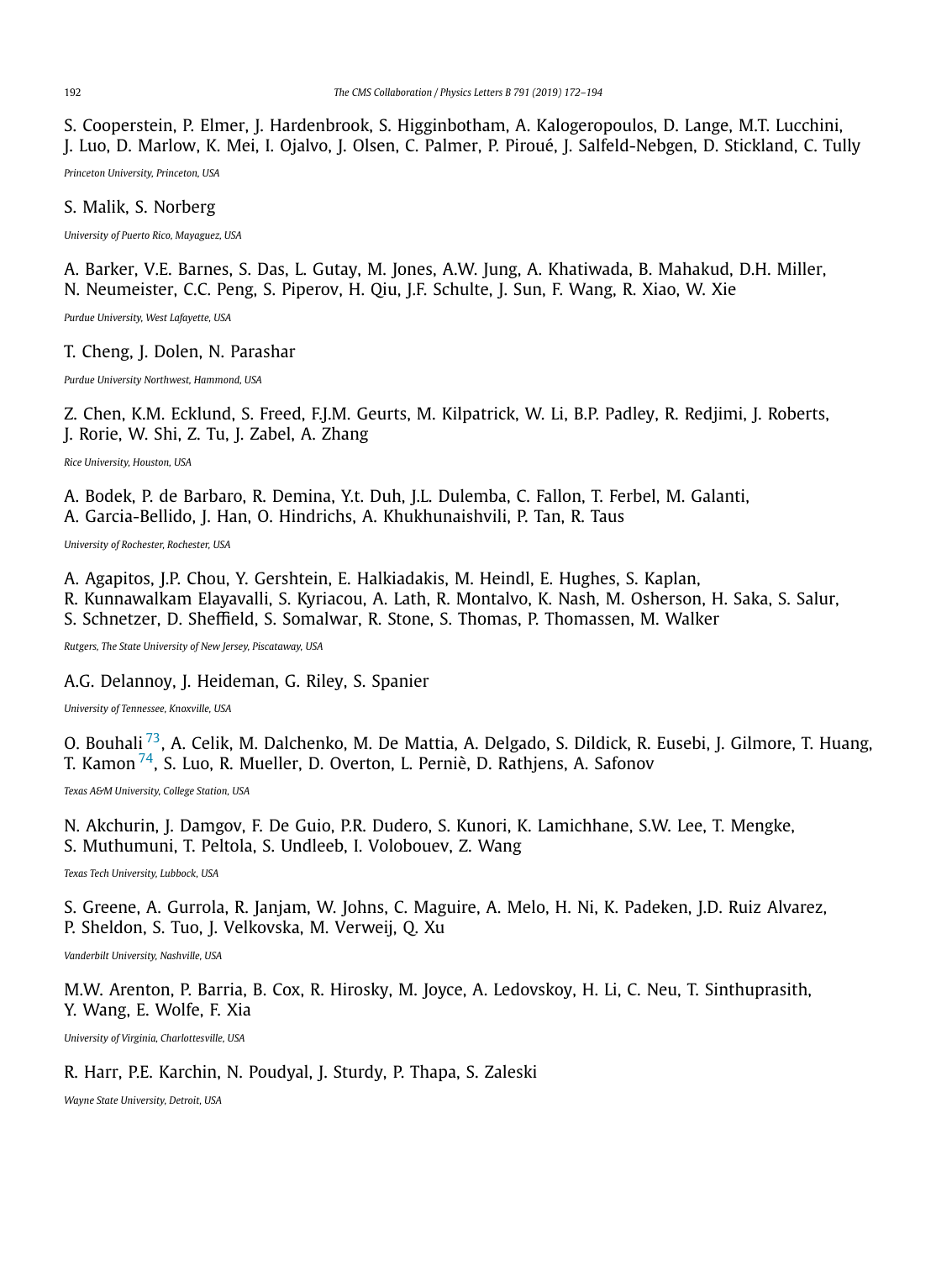# <span id="page-21-0"></span>M. Brodski, J. Buchanan, C. Caillol, D. Carlsmith, S. Dasu, L. Dodd, B. Gomber, M. Grothe, M. Herndon, A. Hervé, U. Hussain, P. Klabbers, A. Lanaro, K. Long, R. Loveless, T. Ruggles, A. Savin, V. Sharma, N. Smith, W.H. Smith, N. Woods

*University of Wisconsin–Madison, Madison, WI, USA*

- † Deceased.
- Also at Vienna University of Technology, Vienna, Austria.
- Also at IRFU, CEA, Université Paris-Saclay, Gif-sur-Yvette, France.
- Also at Universidade Estadual de Campinas, Campinas, Brazil.
- Also at Federal University of Rio Grande do Sul, Porto Alegre, Brazil.
- <sup>5</sup> Also at Université Libre de Bruxelles, Bruxelles, Belgium.<br> $\frac{6}{5}$  Also at University of Chinage Applemy of Grinages, Britis
- Also at University of Chinese Academy of Sciences, Beijing, China.
- Also at Institute for Theoretical and Experimental Physics, Moscow, Russia.
- Also at Joint Institute for Nuclear Research, Dubna, Russia.
- Also at Suez University, Suez, Egypt.
- Now at British University in Egypt, Cairo, Egypt.
- <sup>11</sup> Also at Zewail City of Science and Technology, Zewail, Egypt.<br><sup>12</sup> Also at Department of Physics, *King Abdulaziz University Jose*
- <sup>12</sup> Also at Department of Physics, King Abdulaziz University, Jeddah, Saudi Arabia.<br><sup>13</sup> Also at Universit<sup>6</sup> de Unite Alsosa Mulhause France.
- Also at Université de Haute Alsace, Mulhouse, France.
- Also at Skobeltsyn Institute of Nuclear Physics, Lomonosov Moscow State University, Moscow, Russia.
- Also at Tbilisi State University, Tbilisi, Georgia.
- Also at Ilia State University, Tbilisi, Georgia.
- <sup>17</sup> Also at CERN, European Organization for Nuclear Research, Geneva, Switzerland.
- Also at RWTH Aachen University, III. Physikalisches Institut A, Aachen, Germany.
- Also at University of Hamburg, Hamburg, Germany.
- Also at Brandenburg University of Technology, Cottbus, Germany.
- Also at MTA-ELTE Lendület CMS Particle and Nuclear Physics Group, Eötvös Loránd University, Budapest, Hungary.
- Also at Institute of Nuclear Research ATOMKI, Debrecen, Hungary.
- Also at Institute of Physics, University of Debrecen, Debrecen, Hungary.
- Also at Indian Institute of Technology Bhubaneswar, Bhubaneswar, India.
- Also at Institute of Physics, Bhubaneswar, India.
- Also at Shoolini University, Solan, India.
- Also at University of Visva-Bharati, Santiniketan, India.
- Also at Isfahan University of Technology, Isfahan, Iran.
- <sup>29</sup> Also at Plasma Physics Research Center, Science and Research Branch, Islamic Azad University, Tehran, Iran.
- Also at Università degli Studi di Siena, Siena, Italy.
- Also at Kyunghee University, Seoul, Korea.
- <sup>32</sup> Also at International Islamic University of Malaysia, Kuala Lumpur, Malaysia.
- Also at Malaysian Nuclear Agency, MOSTI, Kajang, Malaysia.
- Also at Consejo Nacional de Ciencia y Tecnología, Mexico city, Mexico.
- Also at Warsaw University of Technology, Institute of Electronic Systems, Warsaw, Poland.
- Also at Institute for Nuclear Research, Moscow, Russia.
- Now at National Research Nuclear University 'Moscow Engineering Physics Institute' (MEPhI), Moscow, Russia.
- Also at St. Petersburg State Polytechnical University, St. Petersburg, Russia.
- Also at University of Florida, Gainesville, USA.
- Also at P.N. Lebedev Physical Institute, Moscow, Russia.
- Also at Budker Institute of Nuclear Physics, Novosibirsk, Russia.
- Also at Faculty of Physics, University of Belgrade, Belgrade, Serbia.
- Also at INFN Sezione di Pavia *<sup>a</sup>*, Università di Pavia *<sup>b</sup>* , Pavia, Italy.
- Also at University of Belgrade, Faculty of Physics and Vinca Institute of Nuclear Sciences, Belgrade, Serbia.
- Also at Scuola Normale e Sezione dell'INFN, Pisa, Italy.
- Also at National and Kapodistrian University of Athens, Athens, Greece.
- Also at Riga Technical University, Riga, Latvia.
- Also at Universität Zürich, Zurich, Switzerland.
- Also at Stefan Meyer Institute for Subatomic Physics (SMI), Vienna, Austria.
- Also at Gaziosmanpasa University, Tokat, Turkey.
- Also at Istanbul Aydin University, Istanbul, Turkey.
- Also at Mersin University, Mersin, Turkey.
- Also at Piri Reis University, Istanbul, Turkey.
- Also at Adiyaman University, Adiyaman, Turkey.
- Also at Ozyegin University, Istanbul, Turkey.
- Also at Izmir Institute of Technology, Izmir, Turkey.
- Also at Marmara University, Istanbul, Turkey.
- Also at Kafkas University, Kars, Turkey.
- Also at Istanbul University, Faculty of Science, Istanbul, Turkey.
- Also at Istanbul Bilgi University, Istanbul, Turkey.
- Also at Hacettepe University, Ankara, Turkey.